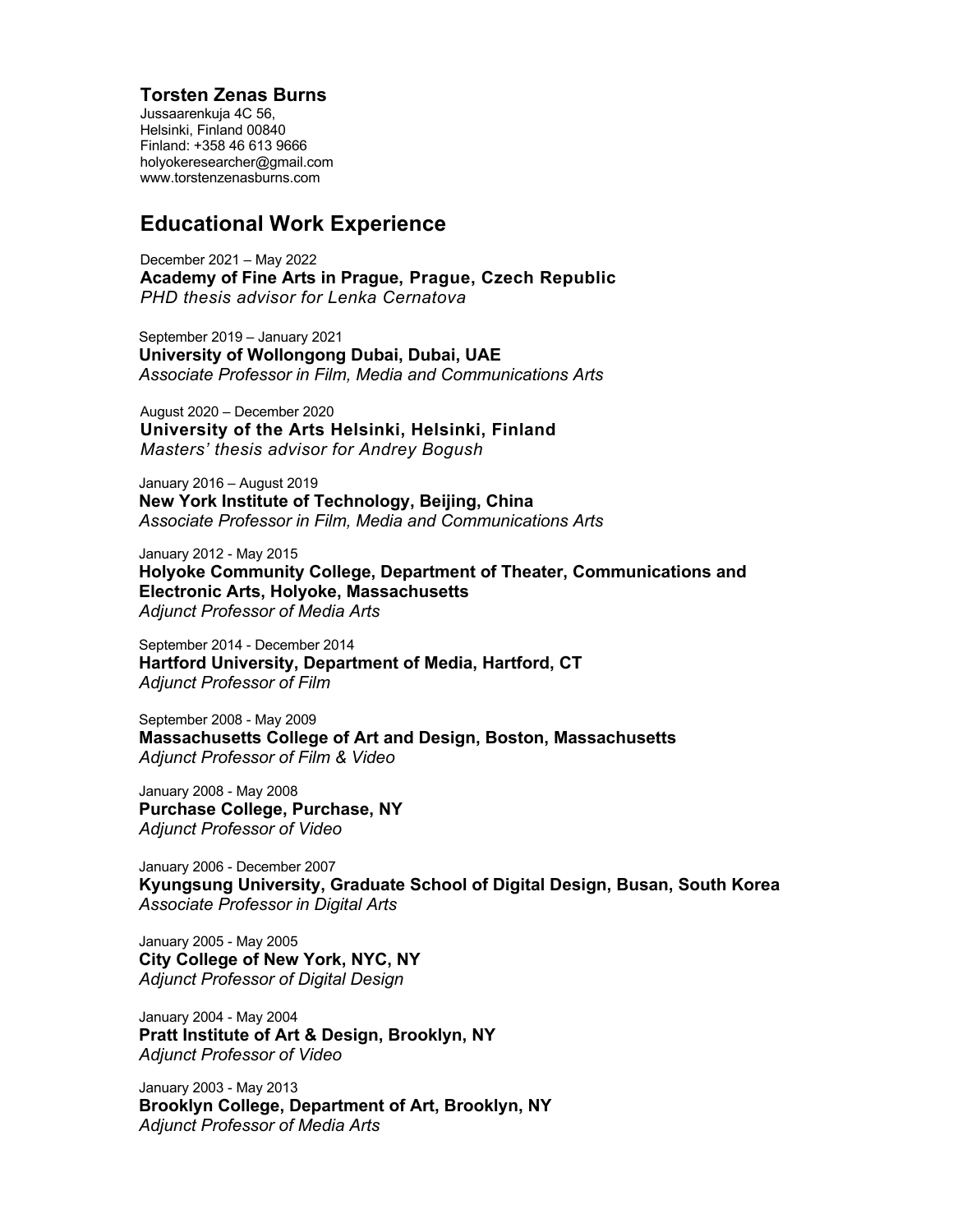September 1996 – December 1996 **San Francisco Art Institute, New Genre Dept., San Francisco, CA**  *Adjunct Professor of Video and Performance Arts*

## **Education**

San Francisco Art Institute, San Francisco, CA 1993 - Master of Fine Arts in Video / Performance New York School of Art and Design at Alfred University, Alfred, NY 1990 - Bachelor of Fine Arts in Video / Sculpture / Printmaking Studio Arts Center International, Florence, Italy 1989 - Semester Studies in Film Production and Printmaking

# **Biography**

Torsten Zenas Burns is an artist and media arts educator currently living in Helsinki, Finland. Burns received a BFA in video and computer arts from the New York State College of Art & Design at Alfred University, and an MFA in New Genres: video & performance art from the San Francisco Art Institute. Burns has created video, photographs, sculptural installations, and electronic publishing projects exploring re-imagined educational practices, speculative bodies, experimental space programs, post-humans / zombie / afterlife relationships, humanimal stories and ecological fictions.

Other long-term projects include collaborations with Monika Czyzyk, Darrin Martin, and Anthony Discenza (Halflifers). Burns' selected video & net artwork is distributed by Vtape, Video Data Bank and EAI. Burns has participated in several residency programs including Headlands Center for the Arts, The Experimental Television Center, L.M.C.C. World Views Studio Program, Smackmellon Studio Program, (IEA)Institute for Electronic Arts, Ucross, Eyebeam and Signal culture.

Burns has had video work screened at the Museum of Modern Art's Video Viewpoints and Premieres series, The Whitney Museum of American art, The Pacific Film Archive, SF Camera Works, Dumbo Arts Center, Video\_Dumbo, Aurora Picture Show, Migrating Forms, Krowswork Gallery, The Chicago Underground Film Festival, The European Media Arts Festival, Impakt festival, The Melbourne International Film festival, The Oberhausen Short Film Festival, The Busan International Video festival, MUU Gallery, Fosdick-Nelson Gallery and the Stuttgarter Filmwinter: Festival for Expanded Media. In 2016 Burns curated: Speculation (Elation): The Encountering as part of New York Institute of Technology's Spring screening and visiting artist series hosted at ICUC / NYIT Beijing campus. In 2018 Burns received a Global Faculty Research (GFRC) Grant from NYIT for supporting a collaborative media project called Monstersweet. In 2019/2020 Burns was awarded a KONE foundation grant to produce a graphic novel called *The Bamboonaut Clusters*.

# **Distribution for Selected / Video / Net Art Projects**

Electronic Arts Intermix, New York, NY - www.eai.org Video Data Bank, Chicago, IL - www.vdb.org Vtape, Ontario, Canada - www.vtape.org

## **Residency Programs**

**2016** Signal Culture, Owego, NY - With Monika Czyzyk

**2015** Escape Residency @ Vartiosaarri Artist House, Helsinki, Finland

**2015** Signal Culture, Owego, NY - With Darrin Martin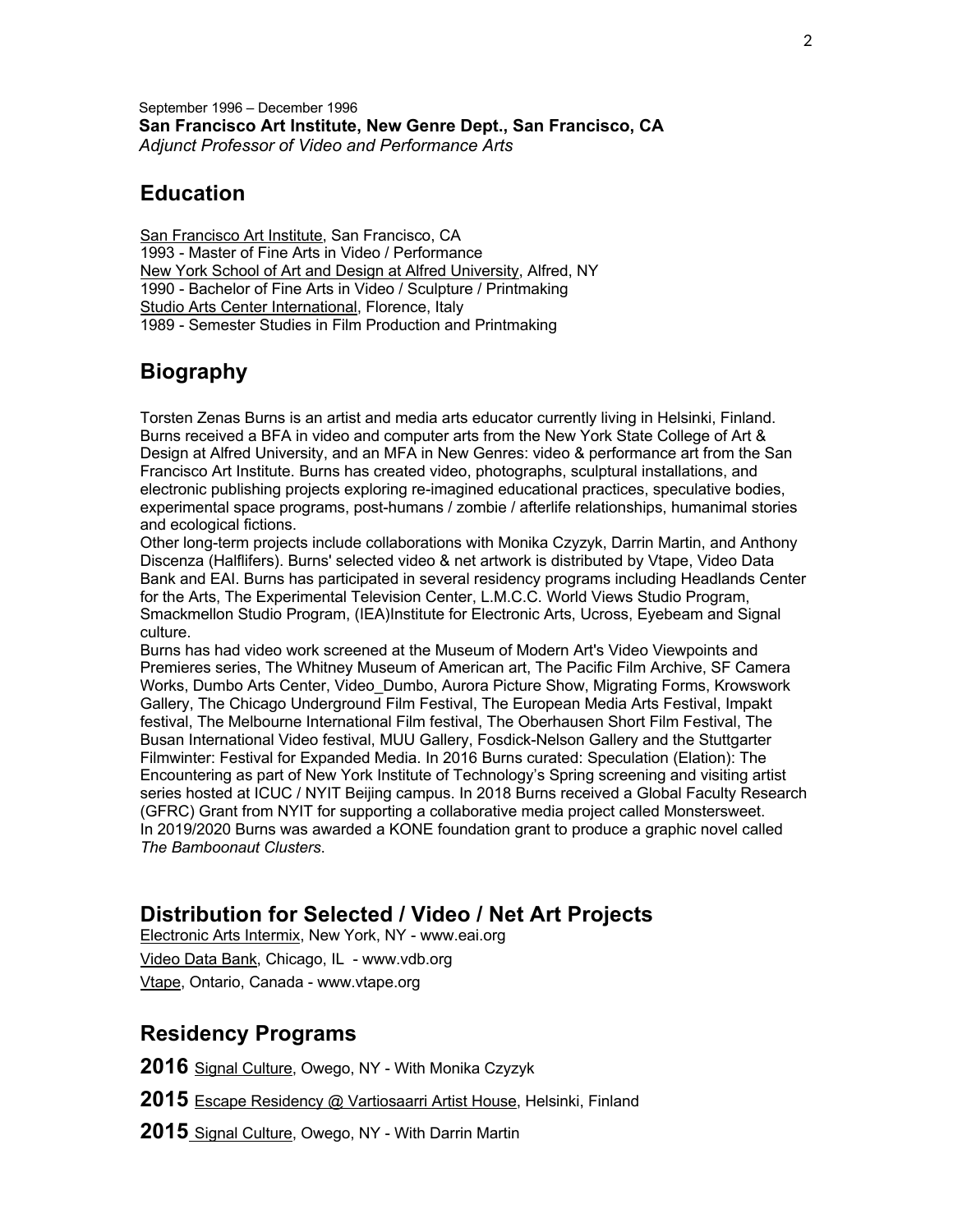**2014** Signal Culture, Owego, NY

**2009**-Institute for Electronic Arts, Alfred, NY - With Darrin Martin

**2008**-The Outpost, Brooklyn, NY

## **1999-2001**,**2003**,**2005**,**2006**, **2008**

Experimental Television Center, Owego, NY

**2003**-Harvestworks, NYC, NY

**2002-2003**-Smackmellon Studio Program, Brooklyn, NY

**2002**-Eyebeam, NYC, NY - With Darrin Martin

**2001**-Institute for Electronic Arts, Alfred, NY

**2000-2001**-L.M.C.C. Artist-In-Residence, World Trade Center, NYC, NY

**1999-2000**-Bemis Center for Contemporary Arts, Omaha, NE

**1997**-Headlands Center for The Arts, Sausalito, CA

**1995**-Ucross Foundation, Clearmont, Wyoming

## **Awards / Grants / Nominations**

**2019-2020** – Kone Foundation, Helsinki, Finland Production grant for catalogues & graphic novel project.

**2018** - New York Institute of Technology, New York City, NY

Global Faculty Research and Creativity (GFRC) 2018 Grant for media projects.

**2014** - The Artists Resource Trust Grant @ Berkshire Taconic Community Foundation, Sheffield, Massachusetts

**2007** - Nominee for an Art Matters Grant, New York, NY

**2006** - 13th New York Underground Film & Video Festival, New York, NY Special jury award for*, The Abominable Freedom* - collaboration with Darrin Martin

**2004** - Nominee for a Rockefeller Media Arts Fellowship, New York, NY

**2003** - Cinematexas 8, Austin, TX

Special jury award for, *Learning Stalls: Lesson Plans* - Collaboration with Darrin Martin Electronic Arts Intermix, New York City, NY

Net Art Commission for Lesson Stalls: Learning net - Collaboration with Darrin Martin

**2002** - Smackmellon Studios Emerging Artists Grant, Brooklyn, NY

Experimental Television Center presentation funds for Eye View Panel @ Eyebeam, New York, NY

Bay Area Video Coalition & San Francisco Art Institute, San Francisco, CA The James D. Phelan video art award

Experimental Television Center Individual Artists Grant, Owego, NY

**2000** - Nominee for a Rockefeller Media Arts Fellowship - (Halflifers), New York, NY

**1999** - Stuttgarter Filmwinter Festival for Expanded Media, Stuttgart, Germany Prize of honor awarded to: *Return to Rescueworld* - (Halflifers)

**1998** - S.F. Cameraworks, San Francisco, CA

James D. Phelan Photography Award *-* (Honorable mention)

**1997**- New Langton Arts, San Francisco, CA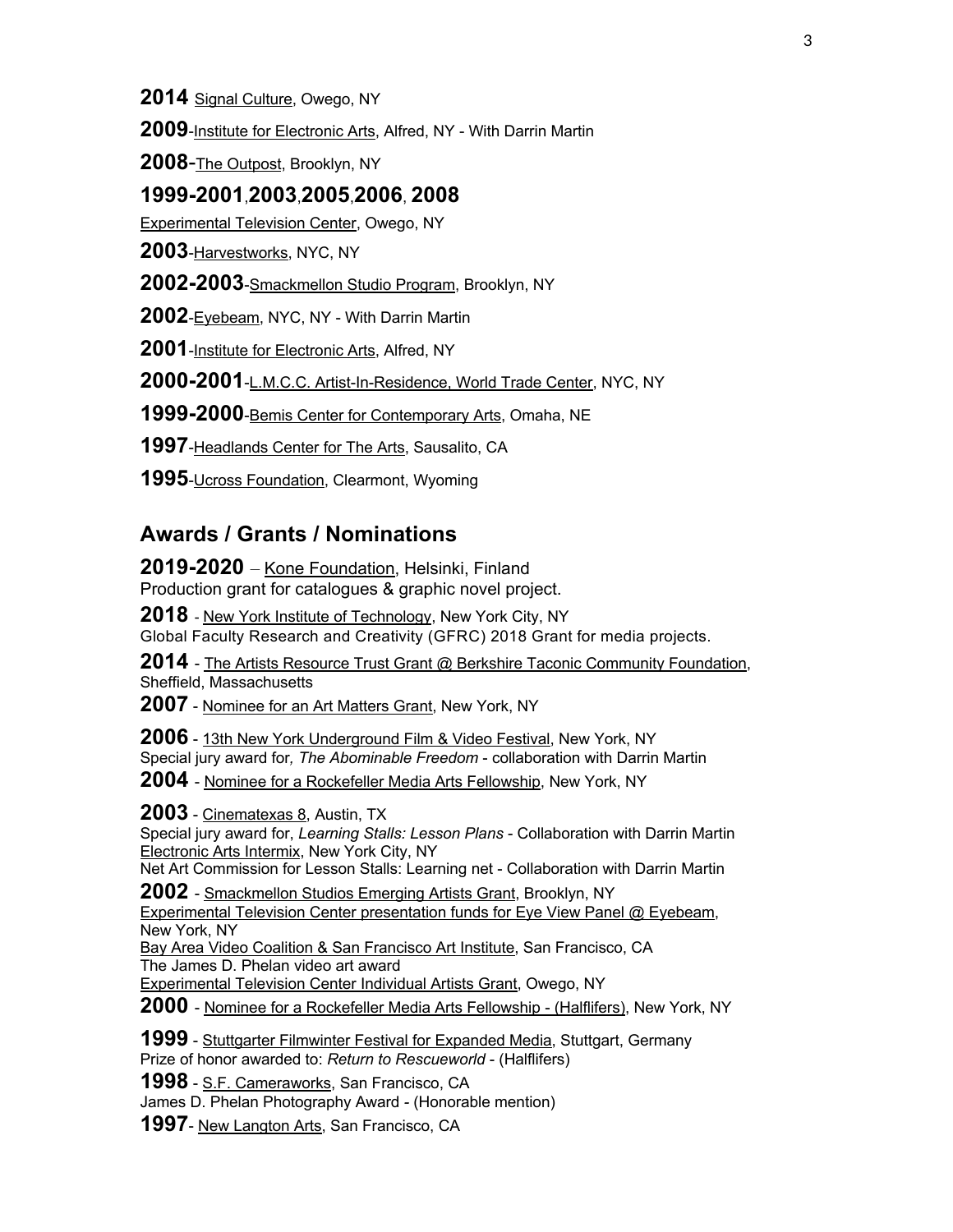Bay Area Award Show - (Halflifers) ZKM, Karlsrue, Germany International Award for Video Art (Finalist) - Group screening / broadcast - (Halflifers) B.A.V.C. Equipment Access Award / Headlands Ctr. For the Arts, San Francisco, CA **1992** - James D. Phelan Student Art Award, San Francisco, CA

# **Video screenings, Exhibitions, Catalogue projects**

**2021 –** www.twitch.tv/media\_monsters - Media Monsters: Episode 3 Monstersweet (single channel version2) - Collaboration with Monika Czyzyk Kohta kunsthalle, Helsinki, Finland 1st International Festival of Manuports / *RESSURECTABLES: Divination Vehicle System*  Hopscotch Reading Room, Berlin, Germany *The Current Thing* #1 / #2 Publication project public launch. *Helsinki Moon Kit* (Image & QR code), Edited by Caspar Stracke and Keith Sanborn Random Man Editions Presents a special limited 50+ VHS & Mini catalogue release of *The Abominable Freedom*  Collaboration with Darrin Martin. Bal Masque X EMAF edition presented by IMPAKT, Utrecht, Netherlands Online Program: Virtual background battle and mask performance. Invited participation.

## **2020** - MUU gallery, Helsinki, Finland

*Monstersweet: Loop3* video & Scroll photo series*, Menagerientity* Sculpture *Collaboration* with Monika Czyzyk Myymälä2 gallery, Helsinki, Finland *The Bamboonaut Clusters /* Graphic novel & drawings*, Bamboonaut: I want to build a rocket 1&2* Catalogues The Thing, NYC, NY *The Current Thing,* Publication project / *Helsinki Moon Kit* (Image & QR code), Edited by Caspar Stracke and Keith Sanborn

**2019** - Yanhuang Art Museum, Beijing, China

*Monstersweet: Loop2 -* Collaboration with Monika Czyzyk – Curated by Douglas Lewis & Li Peng

Hochschule fur Bildende Kunste Braunschweig, Braunschweig, Germany *Classics Re-Loaded. Die 90er Jahre, Program1: Hold me while I'm %! @ Crashing, Learning Stalls: Lesson Plans -* Collaboration with Darrin Martin - Curated by Caspar Stracke

Microscope Gallery, Brooklyn, NY

*Green Screens (Part 1), Learning Stalls: Lesson Plans -* Collaboration with Darrin Martin

**2018** - Sungkyun Gallery / Sungkyunkwan University, Seoul, South Korea *ARK3: CROSSOVER* - Collaboration with Darrin Martin

**2017/2018** - Liangzhu Center of Arts, Hangzhou, China Hangzhou International Moving Image Exhibition, Urban Nomadism,

ARK3: CROSSOVER - Collaboration with Darrin Martin

**2017** - Zhangzhou Museum of Art, Zhangzhou, China *Model of the World, ARK3: CROSSOVER* - Collaboration with Darrin Martin Exhibition Laboratory, Helsinki, Finland *Animal and The Logic of Others -* Exhibition curated by Caspar Stracke & Hanna Johansson, *Monstersweet: Loop1-* collaboration with Monika Czyzyk Hobart and William-Smith Davis Gallery, Geneva, NY *ARK3: CROSSOVER* - Collaboration with Darrin Martin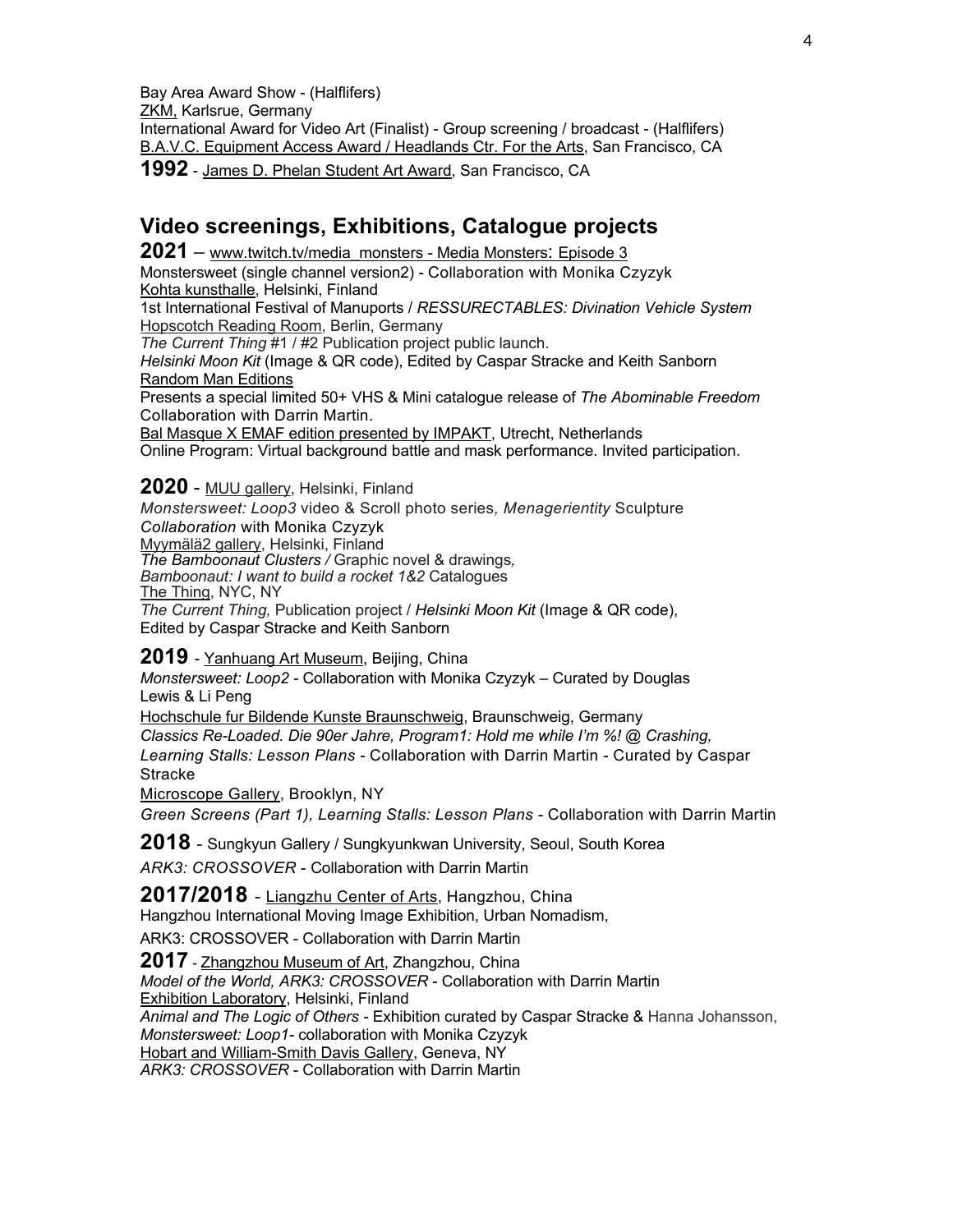**2016** – New York Institute of Technology (Beijing Campus) @ ICUC, Beijing, China *Speculation (Elation): The Ecountering* - Spring video screening and visiting artist series co-curated by Torsten Zenas Burns Smackmellon Gallery, Brooklyn, NY *20th Anniversary show* - Group exhibition curated by Charlotta Kotik Video Data Bank, Chicago, IL *VDB TV: Invalid Data: Dreaming Through the Gaps* - Curated by Abina Manning and Jenny Marketou - (Halflifers) Paper City Studios, Holyoke, MA *The Animal Show* - Group Exhibition curated by Eric Hamilton Lumber gallery, Portland, OR *Chronodrift: Alfred University Alumni Print Show* –ARK3 *Anatomical Quivering,* Digital print series - Collaboration with Darrin Martin The 27<sup>th</sup> Onion City Experimental Film Festival, Chicago, IL *eat me alive so that i may see you on the inside -* Screening Loop Limbo Residency, London, England *Inescapable Reality: We need to talk* - Group screening curated by Monika Czyzyk Krowswork Gallery, Oakland, CA *ARK3: Anatomical quivering* - Digital print series - Collaboration with Darrin Martin **2015** - Hunter College Art Gallery, NYC, NY *The Experimental Television Center, a history, etc*.- Group exhibition Parsons Hall Project Space, Holyoke, MA *Holyoke Transfer* - Video screening & magazine curated by Torsten Zenas Burns Turners Falls River Culture, Turners Falls, MA *Aliana Animalia - RECALLATHON* - Video screening with Darrin Martin MCLA Gallery 51, North Adams, MA *eat me alive so that i may see you from the inside* - Video screening & Catalogue curated by Torsten Zenas Burns MCLA Gallery 51, North Adams, MA *eat me alive so that i may see you from the inside* - Collaborative Exhibition with Alicia Renadette & Maggie Nowinski Krowswork Gallery, Oakland, CA *ARK 3: The Workshop Scenarios* - Residency & Exhibition with Darrin Martin Survivalist Cinema, South Windham, Vermont *Stream: Chapter 2 (Helpless) - ARK3: The Waterway Scenarios* - Curated by Rachel Stevens European Media Arts Festival, Osnabruck, Germany *The crisis of today is the joke of tomorrow* - Curated by Abina Manning X-fest 2015, Holyoke, MA *DEMOFORMANCES / RECALLATHON* - Collaborative screening with Darrin Martin **2014** - Fosdick-Nelson Gallery @ Alfred University, Alfred, NY *ARK 3: The Workshop Scenarios* - Collaboration with Darrin Martin Harder Hall @ Alfred University, Alfred, NY RECALLATHON - Collaborative screening with Darrin Martin Artists Television Access, San Francisco, CA *30th Anniversary screenings* - Curated by Karla Milosevich Vanity Projects, NYC, NY *Tooth and Nail* - Group video screening curated by Darrin Martin Chicago Underground Film Festival, Chicago, IL *Their Hive Energys* - Group video screening 102nd College Art Association Conference / Artspace Media Lounge, Chicago, IL *Uncommon / Commons - Invalid Data: Dreaming through the gaps* Curated by Abina Manning (VDB) & Jenny Marketou International Film Festival Rotterdam, Rotterdam, Netherlands *Phire* (installation) - Group looped video curated by Eteam **2013** - Parsons Hall Project Space, Holyoke, MA *The Uncanny Pioneer Valley magazine / Performance Art for the Camera* video screening and magazine curated by Torsten Zenas Burns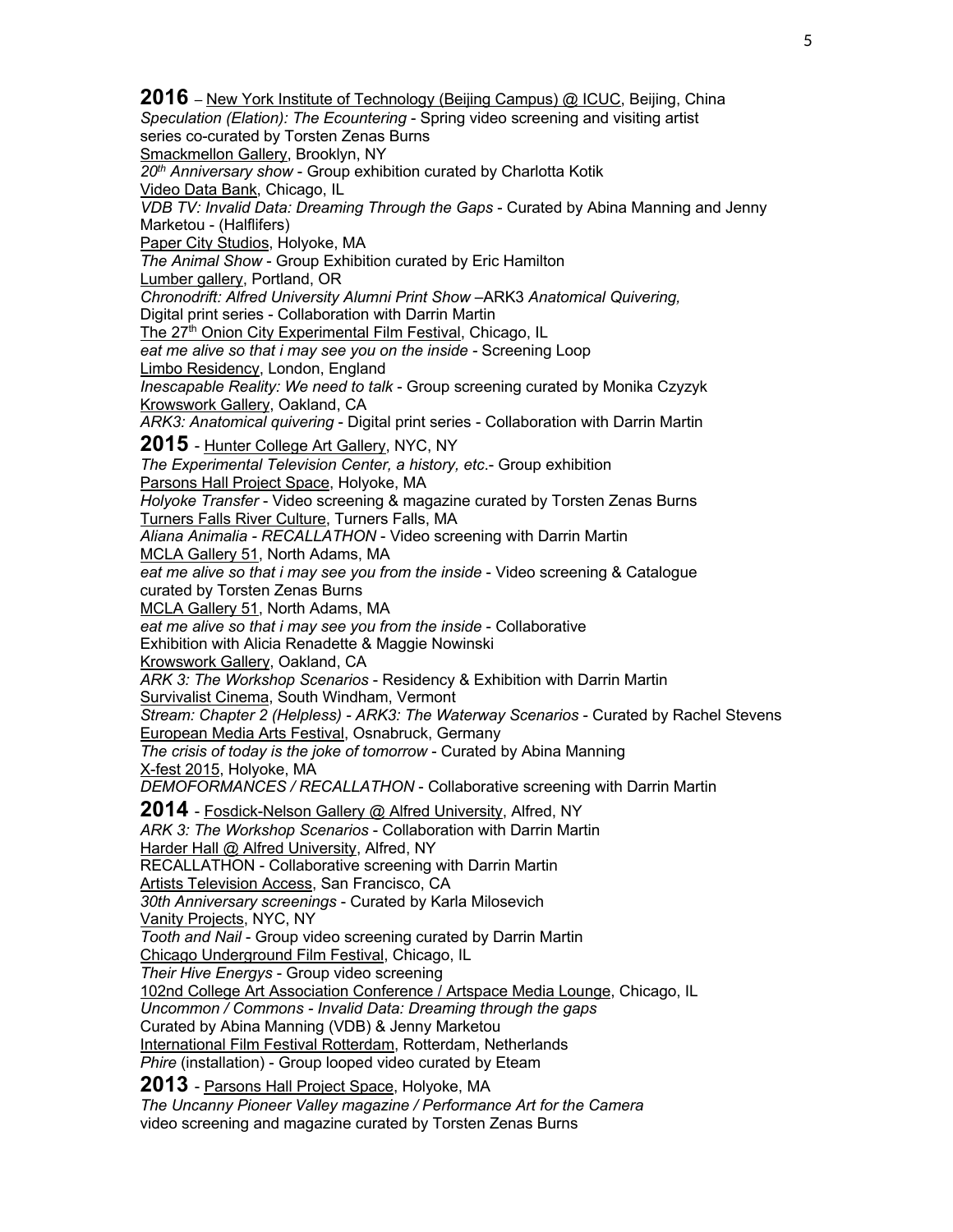One Torino @ Fondazione Sandretto Re Rebaudengo, Torino, Italy *Afterlifers: Walking & Talking* - Looped video screening Parsons Hall Project Space @ Canal Creature Crawl, Holyoke, MA Collabotronica collaboration between Torsten Zenas Burns & HCC students Gallery 400, Chicago, IL *I think we're ready to go to the next sequence: The Legacy of Halflifers* Group Exhibition, Screening and Performance series curated by Halflifers Peskeomskut Noisecapades, Turners Falls, MA *Peskeomskut Noisecapades 3 - DEMOFORMANCES* – Performance The Nightingale, Chicago, IL *Strange Attractors: Investigations in Non-Humanoid Extraterrestrial Sexualities* Group screening & Book launch - Curated by Suzie Silver Video\_Dumbo 2013, NYC, NY *Familiars* - Group video screening The Last Bookstore, Los Angeles, CA *Strange Attractors: Investigations in Non-Humanoid Extraterrestrial Sexualities* Group screening & Book launch - Curated by Suzie Silver Center For Sex and Culture, San Francisco, CA *Strange Attractors: Investigations in Non-Humanoid Extraterrestrial Sexualities* Group screening & Book launch - Curated by Suzie Silver Hallwalls, Buffalo, NY *Strange Attractors: Investigations in Non-Humanoid Extraterrestrial Sexualities* Group screening & Book launch - Curated by Suzie Silver Printed Matter's LA Art Book Fair @ The Geffen Contemporary, Los Angeles, CA *Strange attractors: investigations in non-humanoid extraterrestrial sexualities* Group screening & Book launch - Curated by Suzie Silver **2012** - Parsons Hall Project Space, Holyoke, MA *Bodyradio* - Curated by Torsten Zenas Burns / Produced by Kari Gatzke MIFA @ The Victory Theatre, Holyoke, MA In the Round 2 - Demoformances (Audience) - Curated by Chris Nelson Dumbo Art Center, Brooklyn, NY *2012 Monster Drawing Rally participant* Krowswork Gallery, Oakland, CA *Summer of Video Art 2012: Futuring the past, Pasting the Future / Familiars* Group show curated by Jasmine Moorhead Dumbo Art Center, Brooklyn, NY *What-if? In the days when the tiger smoked* – Solo show (Martin & Burns) *DEMOFORMANCES: Yellow (Mobilers)* - Solo show (Torsten Zenas Burns) DNA Gallery, Berlin, Germany *Catastrophes & Incidences* - Curated by Bjorn Melhus & Johann Nowak Taber Art Gallery @ Holyoke Community College, Holyoke, MA *What-if? In the days when the tiger smoked* – Solo show (Martin & Burns) MIX:The 25th New York Queer Experimental Film Festival, NYC,NY *Strange Attractors: Investigations in Non-Humanoid Extraterrestrial Sexualities* Group screening & Book launch - Curated by Suzie Silver Pittsburgh Filmmakers, Pittsburgh, PA *Strange Attractors: Investigations in Non-Humanoid Extraterrestrial Sexualities* Group screening & Book launch - Curated by Suzie Silver European Media Arts Festival, Osnabruck, Germany *Night Watch* - Group video screening Anthology Film Archives, NYC, NY *Strange Attractors: Investigations in Non-Humanoid Extraterrestrial Sexualities* Group screening - Curated by Suzie Silver Center for Sex & Culture, San Francisco, CA *Perverts of the Astral Plane* - Group screening curated by Darrin Martin **2011** - Parsons Hall Project Space, Holyoke, MA *Retcon* - Curated by Torsten Zenas Burns / Produced by Kari Gatzke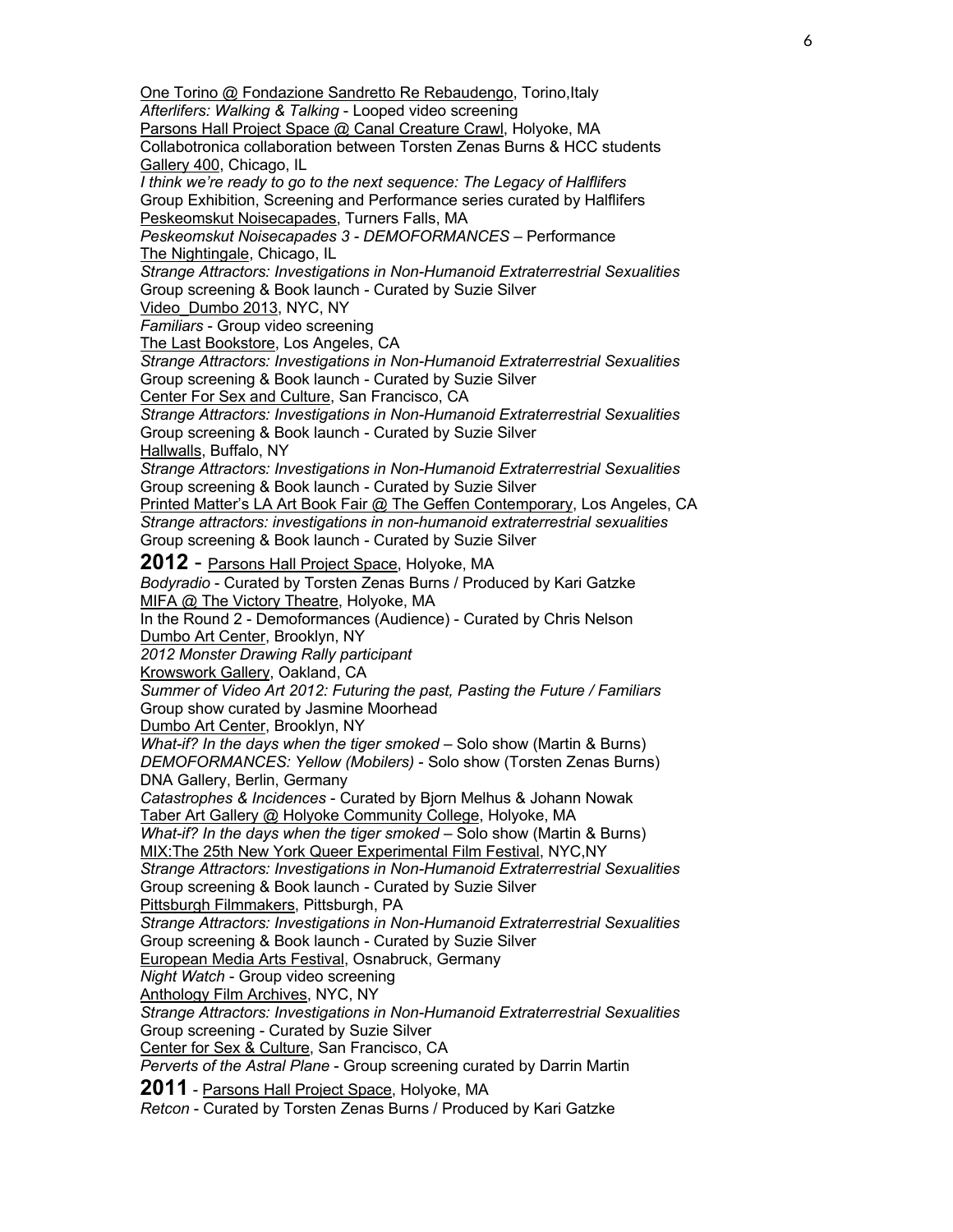Parsons Hall Project Space, Holyoke, MA *Crystaline* - Curated by Torsten Zenas Burns & Alexis Fedoraczenko Produced by Kari Gatzke Wistariahurst Museum, Holyoke, MA *Familiars* - Group exhibition Paper City Studios, Holyoke, MA *The great Holyoke brick race - kirsten: Yellow Mobilers* - Sculptural Performance Di Rosa / Gatehouse Gallery, Napa, CA *Zombie-Proof house* - Group show curated by Robert Wuilfe Radical L@te at Berkeley Art Museum, Berkeley, CA *Super gigantic Halflifers DVD mega-release party & performance* Peskeomskut, Noisecapades, Turners fall, MA *Peskeomskut Noisecapades Inaugural-(Yellow Mobilers)* – Performance The Niche @ The University of Virginia, Charlottsville, Virginia *Animatronlove* - Looped screening with Darrin Martin curated by Lydia Moyer Mix: The 24th New York Queer Experimental Film Festival, NYC, NY *Secret Identities* - Group video screening Video\_dumbo 2011, Brooklyn, NY *Halflifers: And Who Shall Rescue the Rescuers?* - Curated by Halflifers Krowswork gallery, Oakland, CA *Summer of Video Art / 2nd Wave: The feel of the water* - Curated by Jasmine Moorhead Chicago Underground Film Festival, Chicago, IL *Halflifers and friends: Reactions in Reaction* - Curated by Halflifers Artists Television Access, San Francisco, CA *That little red dot*, Group video screening curated by Dale Hoyt Basso Art Space, Berlin, Germany *Birthday Suit(e)* - Group video screening - Curated Billy Miller Pacific Film Archives, Berkeley, CA *Post-Conceptual Performance: Video, 1977 to 1997* - Curated by Steve Seid University of Richmond, Richmond, Virginia **2010 -** Sama Tower, Abu Dhabi, UAE *No Customs* – Group show curated by Kevin & Jennifer Mccoy Art Space Bandee, Busan, South Korea *Animatronlove* - International selection – Looped video Berkeley Art Museum & Pacific Film Archive, Berkeley, CA *Radical Light: Alternative film and video in the San Francisco Bay Area, 1945-2000* Timeline exhibition / Book launch curated by Steve Ankar, Kathy Geritz and Steve Seid SF Cameraworks, San Francisco, CA *Suggestions of life being lived* – Group show with Darrin Martin curated Danny Orendorff and Adrienne Skye Roberts Krowswork Gallery, Oakland, CA *What-if? In the days when the tiger smoked* – (Solo show Martin & Burns) Worth Ryder Gallery, Berkeley, CA *Cynosure: New work from East Bay Galleries* - Group exhibition Artists Television Access, San Francisco, CA *Altered Statehood* - Group video screening - Curated Billy Miller The 7th International Busan International Video Festival, Busan, South Korea International Selection – Group video screening Green Acres Community Garden, Brooklyn, NY *Nightmare on Green Ave.* – Video screening curated by Marianna E. & Jesse Stead Video\_Dumbo 2010, Brooklyn, NY *Faunautica* - Video screening curated by Caspar Stracke & Gabriella Monroy Aurora Picture Show, Houston, TX *Fragments* - Video screening Chicago Underground Film Festival, Chicago, IL *School of Velocity* - Group screening European Media Arts Festival, Osnabruck, Germany *Doubles and Look-Alikes & Normal Behavior* - Group video screening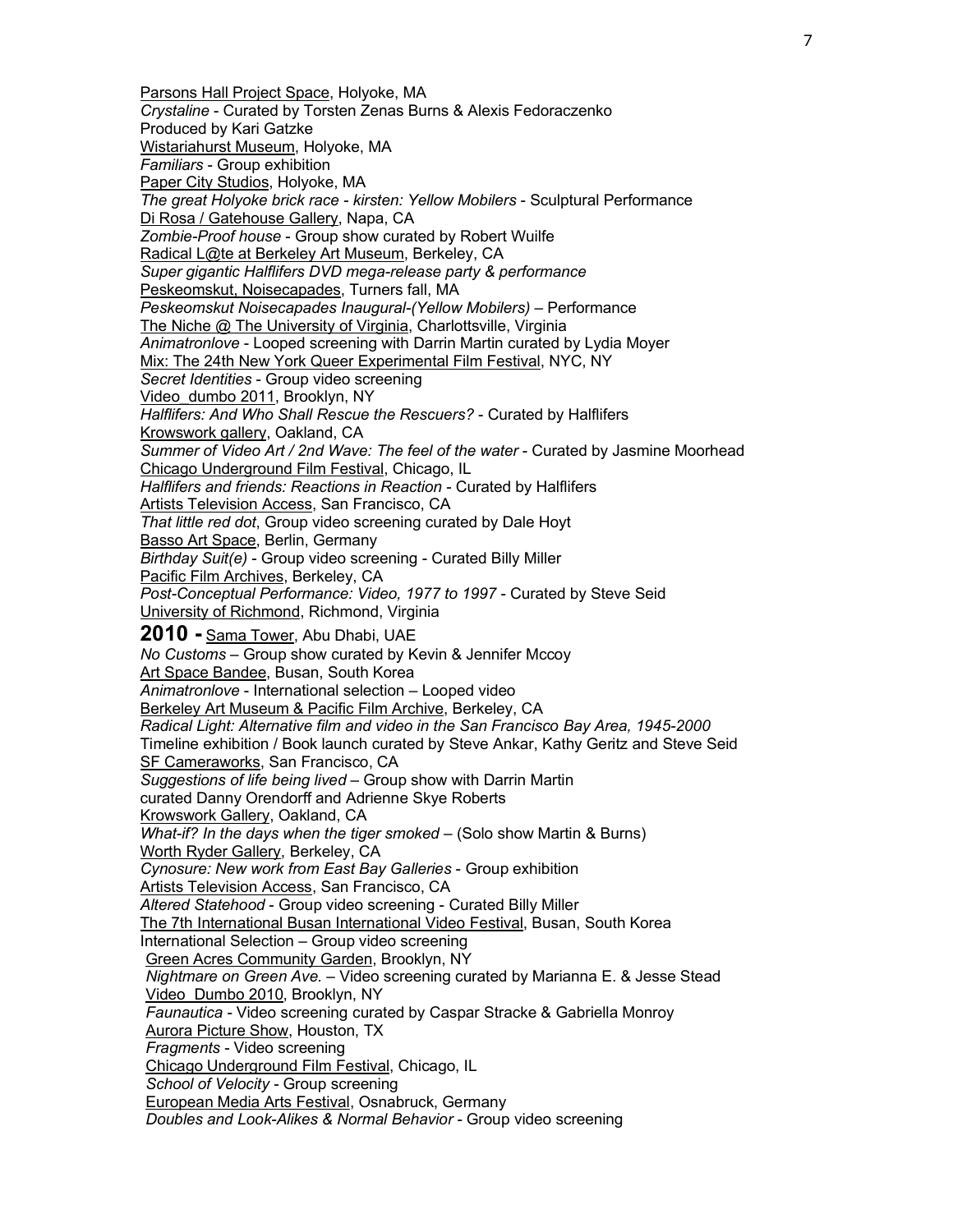The Nightingale, Chicago, IL *Collabotronica (Chicago)* – Video screening Parsons Hall Project Space, Holyoke, MA *The Jellification* - Curated by Torsten Zenas Burns / Produced by Kari Gatzke Parsons Hall Project Space, Holyoke, MA *Speculation(Elation)3: Visions of life, Land, and Letters* Curated by Torsten Zenas Burns / Produced by Kari Gatzke **2009 -** Krowswork Gallery, Oakland, CA *"As x → ∞"* – Group show curated by Jasmine Moorhead Wistariahurst Museum, Holyoke, MA *New Holyoke 1999-2009* – Group photo exhibition The Lab, San Francisco, CA *Pastforward - 25th Anniversery group show* - Group exhibition Paper City Studios, Holyoke, MA *Pulp Science Fiction* – Group exhibition with Kari Gatzke Screen @ M.I.T. Visual Arts Dept, Cambridge, MA *Koreanautica* - Group screening presented by Joe Gibbons University of California, Davis, CA *What-if? Beyond a Carnalove* - Looped video screening Softpower-America Project @ Vitoria-Gasteiz, Baskenland, Spain *Soft-Science DVD* – Curated by Rachel Mayeri Montague Phantom Brain Exchange #21, Turners Falls, MA *Learning Stalls: Lesson Plans* – Group event curated by Neil Young (Cloaka) Mass Art Film Society, Boston, MA *Shapeshifters* – Screening and performances curated by Michelle Handelman Video\_Dumbo 2009, Brooklyn, NY *Videopod* - Video project curated by Caspar Stracke + Gabriella Monroy Chicago Underground Film Festival, Chicago, IL *An Open Relationship with Vannevar Bush* - Group screening Issue Project Room, Brooklyn, NY *Shapeshifters* – Screening and performances curated by Michelle Handelman Canada Gallery, New York City, NY *Tits* – Group video screening curated by EE Miller Hermes Und Der Pfau + Kuenstlerhaus Stuttgart, Stuttgart, Germany *White Heat* – Video & film program curated by Katrin Mundt Gonzoquest Final Fridays #6 @ Paper City Studios, Holyoke, MA *I am today's lesson plan* - Presented by Rebeccah Migdal & Andy Laties Artists Television Access, San Francisco, CA *Inside Out:* Solo & Collaborative VILM tour (Martin & Burns) 18th Festival Du Film Court @ Seine-Saint-Denise, Pantin, France Video / Film program - Curated by Shana Moultan Parsons Hall Project Space, Holyoke, MA *Speculation(Elation) 2* - Video / Film projection curated by Torsten Zenas Burns Echo Park Film Center, Los Angeles, CA *Inside out*: Solo & Collaborative VILM tour (Martin & Burns) Basement Films, Albuquerque, NM *Inside out:* Solo & Collaborative VILM tour (Martin & Burns) Avant Cinema Series, Austin, TX *Inside out*: Solo & Collaborative VILM tour (Martin & Burns) Minicine (swampland), Shreveport, LA *Inside out*: Solo & Collaborative VILM tour (Martin & Burns) Zeitgeist, New Orleans, LA *Inside out*: Solo & Collaborative VILM tour (Martin & Burns) Watkins College Theater, Nashville, TN *Inside Out*: Solo & Collaborative VILM tour (Martin & Burns) European Media Arts Festival, Osnabruck, Germany *A stroke of genius* - Group video screening University of Virginia, Charlottsville, VA *Inside out*: solo & Collaborative VILM tour (Martin & Burns)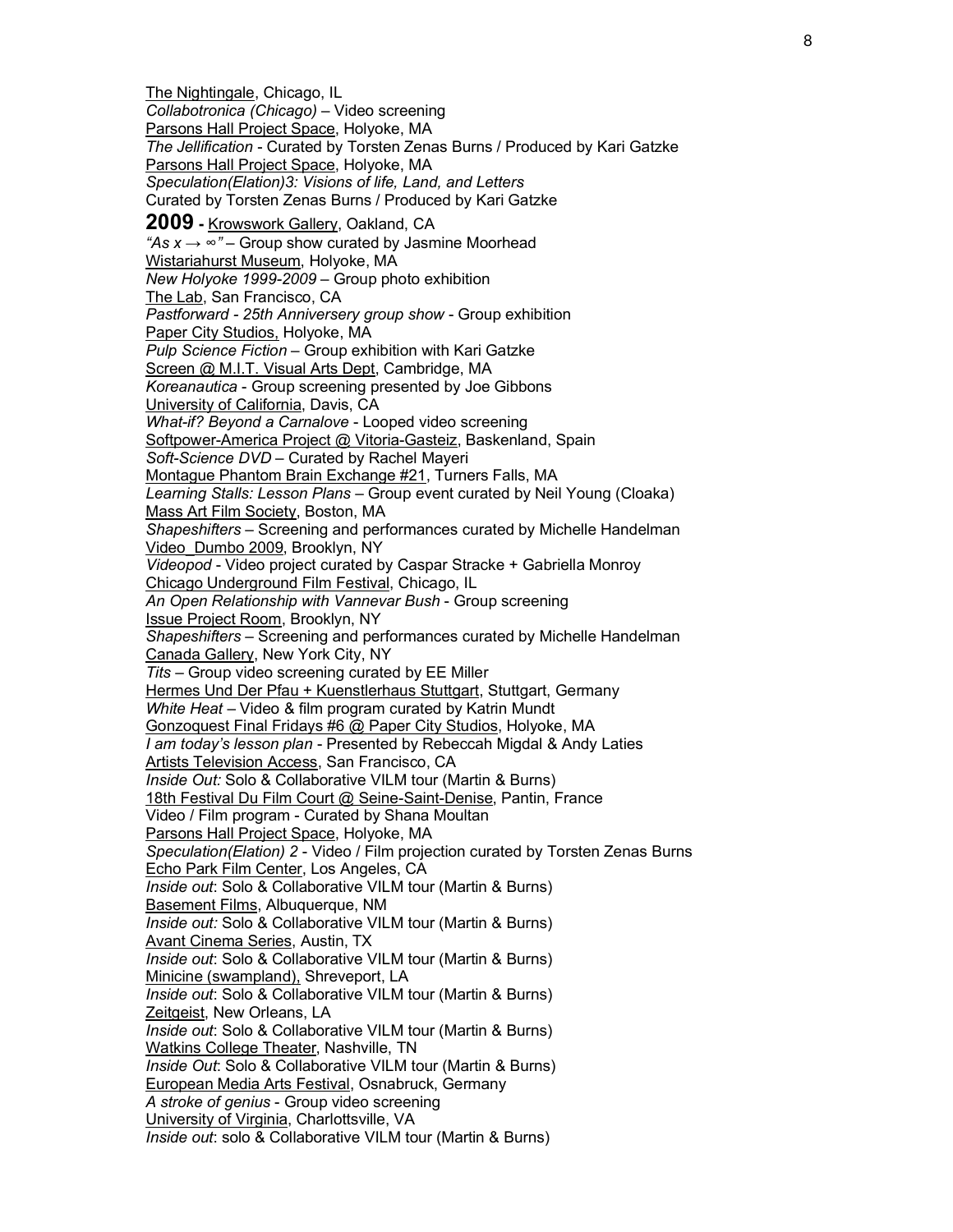Migrating Forms, New York, NY *Conjurer Visit* - Group video screening Time & Space Limited, Hudson, NY *Inside out*: Solo & Collaborative VILM tour (Martin & Burns) Mass Art Film Society, Boston, MA *Inside out*: Solo & Collaborative VILM tour (Martin & Burns) - Presented by Saul Levine Transmedia Department: The Colloquium @ Syracuse University, Syracuse, NY *Inside out*: Solo & Collaborative VILM tour (Martin & Burns) Institute of Electronic Arts @ Alfred University, Alfred, NY *Inside out*: solo & collaborative VILM tour (Martin & Burns) The Nightingale, Chicago, IL *Inside out*: solo & collaborative VILM tour (Martin & Burns) Cidat @ University of Utah, Salt Lake City, Utah *Inside out*: Solo & Collaborative VILM tour (Martin & Burns) University of Colorado, Boulder, Colorado *The fifth annual Brakhage Symposium* - Curated by Steve Seid & Mark Mcelhatten Parsons Hall Project Space, Holyoke, MA *HHORRRAUTICA 4: Crypto* - Curated by Torsten Zenas Burns / Produced by Kari Gatzke Parsons Hall Project Space, Holyoke, MA *Speculation(Elation)2* - Curated by Torsten Zenas Burns / Produced by Kari Gatzke **2008 -** Catherine Clark Gallery, San Francisco, CA *Afterlifers: Walking & Talking (Extendead Re-Communication edit*) - Group exhibition -(Halflifers) Mass Art Film Society, Boston, MA *Collabotronica (Boston)* – Screening presented by Saul Levine Video\_Dumbo 2008, Brooklyn, NY *Bubble Theory* - Group screening curated by Caspar Stracke + Gabriela Monroy Monkeytown, Brooklyn, NY *Fleshcapades* - Group screening curated by Darrin Martin Light Industry, Brooklyn, NY *Outsite with the others* - Group screening curated by Eteam AFS Avant Cinema 3, Austin, Texas *Ghosts of the Past, Spectres of the Future* - Curated by Ivan Lazano Mains D'Oeuvres, Saint-Ouen, France Festival International D'Art Video De Busan / Art Space Bandee - screening The 21st Stuttgarter Filmwinter Festival for Expanded Media, Stuttgart, Germany *HHORRRAUTICA 3 + Apportmanteau* - Curations by Burns & Martin The 8th Annual T-10 Video Festival @ 21 Grand Gallery, Oakland, CA *Afterlifers: Walking & Talking* - Group screening Parsons Hall Project Space, Holyoke, MA *Curation (Event one) / Speculation(Elation)1* - Curated by Torsten Zenas Burns Produced by Kari Gatzke **2007 -** ODC Theater, San Francisco, CA *Imprint*, A collaboration with The Foundry dance company, Anthony Discenza and Les Stuck Newforms + Galerie de la bastille @ Dongbaek Art Gallery, Busan, South Korea Open house - group exhibition East Street Studio Theater, South Hadley, MA *Imprint*, A collaboration with The Foundry dance company, Anthony Discenza and Les Stuck D2 Festival @ Kyungsung University, Busan, South Korea Graduate department of Digital design faculty show Busan Citizen's Hall Gallery, Busan, South Korea *Light & Site* - Group show curated by Kim, Seong-Youn The 4th Busan International video festival @ Art Space Bandee, Busan, South Korea *i am todays lesson plan* - Group gallery looped screening University of Nebraska Art Gallery, Lincoln, NE *Love terrors* - Group show curated by Jeremy Stern (Halflifers) The Institute for Electronic Arts @ BS1 Contemporary Art Center, Beijing, China *Insatiable Streams*, IEA 10th Anniversary exhibition - (Martin & Burns)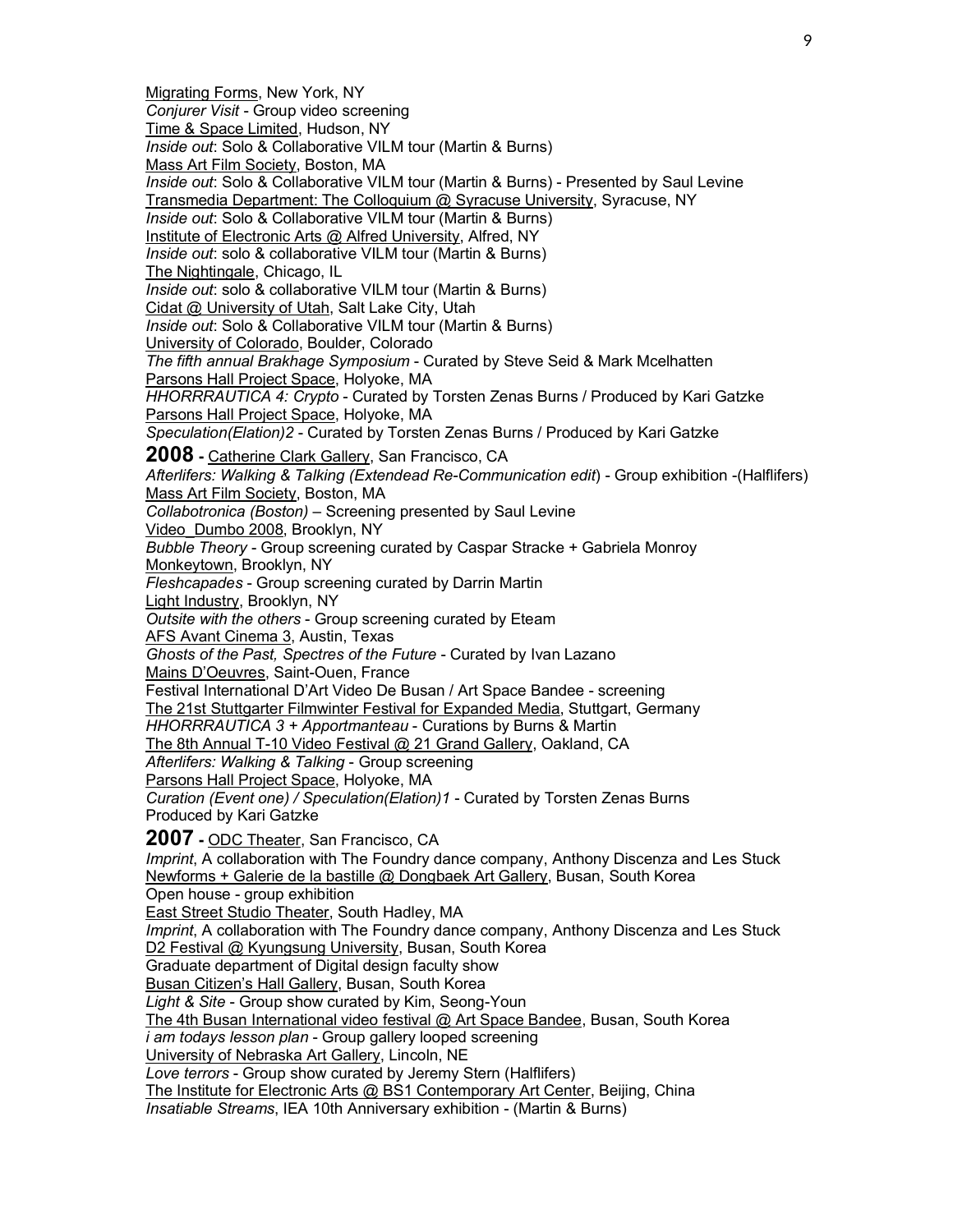Mutamorphosis Conference @ Municipal Library, Prague, Czech Republic *Soft Science* – Group show curated by Rachel Mayeri The 4th Busan International Video Festival @ Art Space Bandee, Busan, South Korea *i am todays lesson plan* - Group video screening University of Iowa, Institute for Cinema & Culture, Iowa City, Iowa *The Action Series - Film: The Proseminar in Cinema and Culture on Microcinemas* Studio 27, San Francisco, CA *The Fiction Science Triangle* - Video works by Burns, Discenza, Martin & Halflifers Video Dumbo @ Ulsan University, Ulsan, South Korea *Archive: Open air screening series* - Curated by Caspar Stracke & Gabriela Monroy Antitube, Quebec, Canada *Fuzzy logic* - Group show curated by Patrice Duhamel Clark Plaza, Montreal, Canada *Fuzzy logic* - Group show curated by Patrice Duhamel University of Southern California, Los Angeles, CA *Transformations 3: Fiction Science* - Group screening -Curated by Perry Hoberman Galleria Commercial, San Juan, Puerto Rico *The hour of the star* - Group video screening curated by Rebekah Rutkoff The Stuttgarter Filmwinter 20: Festival for Expanded Media, Stuttgart, Germany *Filmwinter: Trophies, Highlights and winners* - Group screening **2006** - D2 Festival @ Kyungsung University, Busan, South Korea Graduate Department of Digital Design faculty show Bemis Center for Contemporary Arts, Bemis, NE *Signal Channel: Contemporary Video Art* - Group video show The Museu Nacional Centro De Arte Reina Sofia, Madrid, Spain *Locuras Contemporaneas* - Group video show Off Screen/ Kino 46, Bremen, Germany *Anarchy in the USA* - Group screening curated by Ralf Sausmikat Video\_Dumbo, Brooklyn, NY *Freedom fields* - Group screening curated by Caspar Stracke + Gabriela Monroy Rencontres Internationales Paris / Berlin @ The French Embassy, Caracas, Venezuela *Pulsar Festival: i am today's lesson plan* - Group video program Bushwick Art Projects @ Antimart, Brooklyn, NY *Baplab 2006* - Group video screening curated by Ashley Bellouin Cinematexas 11, Austin, TX *Monster Mash* - International Competition 6 - Group video screening 13th Annual Chicago Underground Film & Video Festival, Chicago, Illinois *The Abominable Freedom* - Group video screening with Darrin Martin Scanners: The 2006 New York Video Festival, New York City, NY *Hot Stuff* - Group video program Bushwick Art Projects @ 3rd Ward Studios, Brooklyn, NY *Baplab 2006* - Group video screening curated by Ashley Bellouin Studio 27, San Francisco, CA *Tortured in Paradise* - Group video show The Hanne Mclure Center @ The University of Abertay Dundee, Dundee, Scotland *Soft Science* – Group show curated by Rachel Mayeri New York Underground Video & Film Festival, New York, NY *The Abominable Freedom* - Group video screening with Darrin Martin Pacific Film Archive, Berkeley, CA *Monady in Harmony* - collaborative video screening with Darrin Martin University of Copenhagen at the Medical Museion, Copenhagen, Denmark *Soft Science* – Group show curated by Rachel Mayeri Lost & Found, Amsterdam, Netherlands *Rescue Parables* - Group video screening (Halflifers) Worm, Rotterdam, Netherlands *Apocalypse Lauw: A walk through the valley of the shadow of death* – Screening Cuny Graduate Center's Science and the Arts Program, New York, NY *Soft Science* – Group show curated by Rachel Mayeri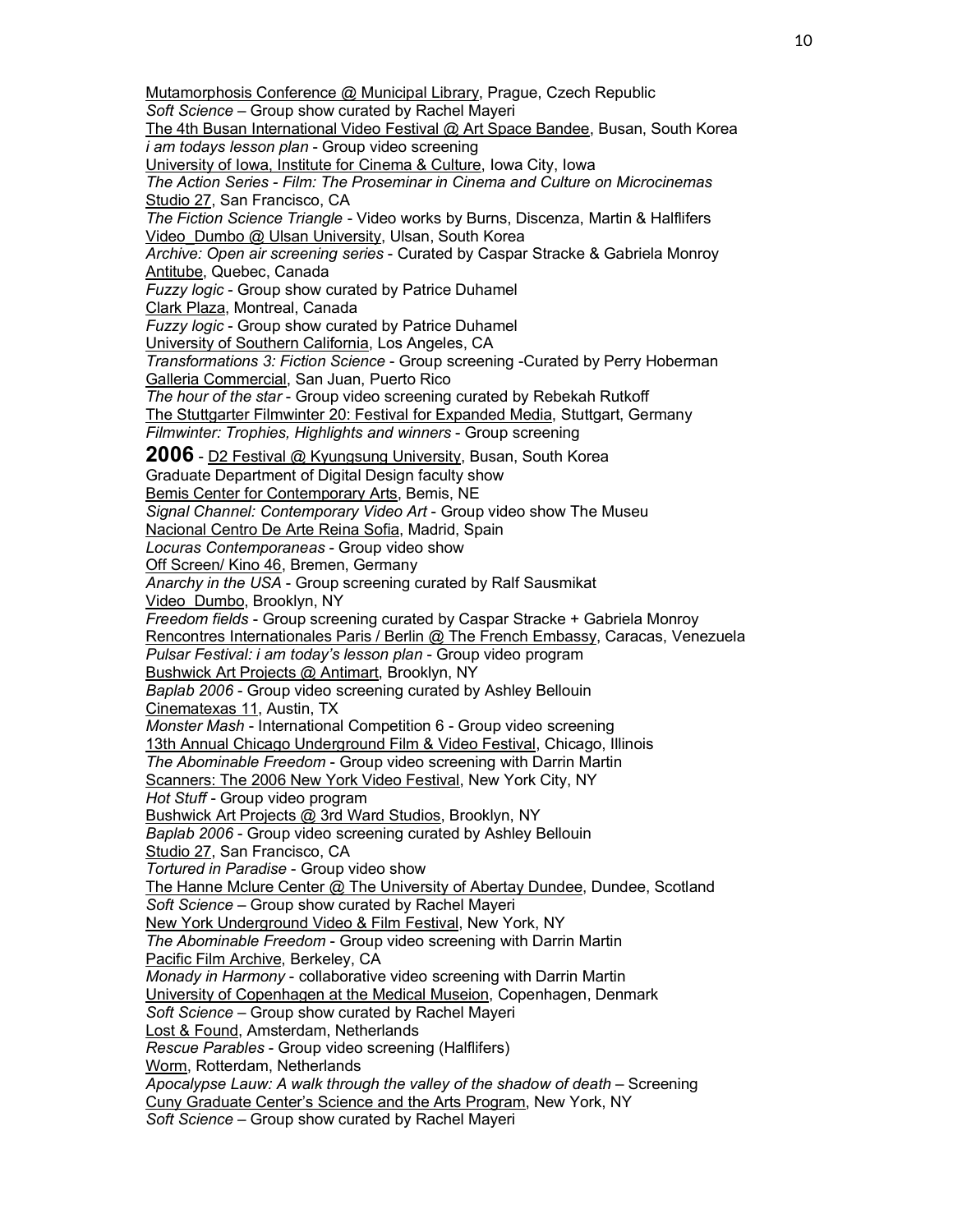Occularis, Brooklyn, NY *The Imagination of Disaster* - Group video screening curated by Thomas Beard Gene Siskel Film Center, Chicago, Illinois *Soft Science* – Group show curated by Rachel Mayeri Axle Grease @ Squeeky Wheel Channel18, Buffalo, NY *Resolutions 06 - The Laughing Death* - Group video tv broadcast with Virocode Hallwalls, Buffalo, NY *Resolutions 06 -The Laughing Death* – Group screening with Virocode Worm, Rotterdam, Netherlands *Soft Science* – Group show curated by Rachel Mayeri **2005 -** Itau Cultural, San Paulo, Brasil Cinema Program: *Soft Science* - Group video screening Society for the Social Studies of Science, Pasadena, CA Pasadena Conference - *Soft Science* – Group show curated by Rachel Mayeri 22nd Annual Olympia Film Festival, Olympia, Washington *TV assassinations* - Group video screening curated by Brian Frye Three Rivers Film Festival, Pittsburgh, PA *Soft Science* – Group show curated by Rachel Mayeri Occularis, Brooklyn, NY *The Brooklyn Horror* - Group video screening curated by Thomas Beard ZKM / Oasis + HFG: State University of Design and the Arts, karlsruhe, Germany *Sound+Vision* - Curated by Alex Lakin Microwave International Media Art Festival, Hong Kong, China *Culture as Play* - Group video screening (Halflifers) Video\_Dumbo, Brooklyn, NY *Artificial Jam* - Group screening curated by Caspar Stracke + Gabriela Monroy The Pine Lake Environmental Campus of Hartwick College, Oneonta, NY Techno organic Festival - Group show curated by Cary Peppermint Cinematexas 10, Austin, TX International Competition #2: *Deprived & Depraved* - Group video screening Hong Kong Arts Center, Hong Kong, China *Shapeshifters* - Group video screening curated by Kathy High 12th Annual Chicago Underground Festival, Chicago, Illinois *HHORRRAUTICA 2 (Chicago version)* - Curated by Torsten Zenas Burns Roberta Beck Memorial Cinema @ Participant, Inc., New York, NY *HHORRRAUTICA 1 (NYC version)* - Curated by Torsten Zenas Burns **Aurora Picture Show, Houston, Texas** *Residency program + The Spectacular Semester* - Curated by Martin & Burns Fluctuating Images / Contemporary Media Art Gallery, Stuttgart, Germany *Cross-Currents* - Group video screening curated by Heiko Liss Colgate Alternative Cinema, Hamilton, NY Dumbo Film & Video Arts Festival picks - Curated by Les Leveque & Daniella Dooling Magic Lantern @ Cable Car Cinema, Providence, RI *The Dead and Undead show* - Curated by Ben Russell New York Underground Video & Film Festival 12, New York, NY *Video Wow* - Group video screening Pacific Film Archive, Berkeley, CA *Games People Play / Parallel Universum, Part2* - Curated by Steve Seid New Media Caucus Show @ The College Art Association, Atlanta, Georgia *Soft Science* - Curated by Rachel Mayeri Stuttgarter Film Winter 18: Festival for Expanded Media, Stuttgart, Germany *Kurzfilm 6: Afterlifers: Walking & Talking* - Group video screening / Halflifers **2004 -** The Museum of Modern Art, New York City, NY *Premiers* - Video screening organized by Barbara London & Sally Berger Art Institute of California / Orange County, Santa Ana, CA *Eye Candy and Contemplation* - Group exhibition Gallery Soleil, Lexington, Kentucky *Occurrences: The Performative Space of Video* - Traveling group show (Halflifers)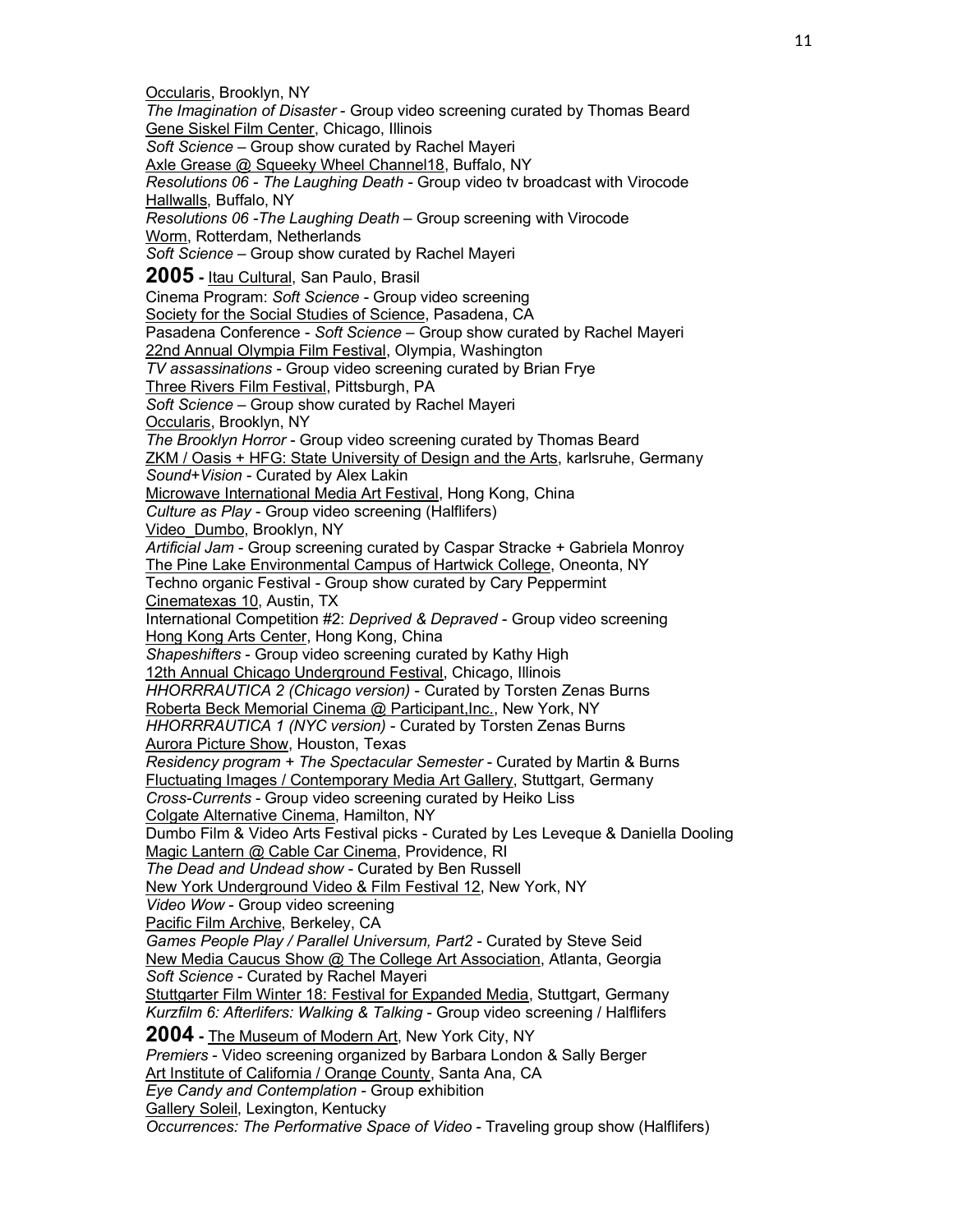1708 Gallery, Richmond, Virginia *Pulse Biennial* - Group show curated Peter Baldes Betty Rymer Gallery @ The School of the Art Institute of Chicago, Chicago, IL *2003-2004 Occurrences: The Performative Space of Video* - Group show (Halflifers) Lower Manhattan Cultural Council, New York City, NY *Windows on the World residency screening: 1997-2001* - Group video program Impakt Festival, Utrecht, Netherlands *Therapy for the Afterlife* - Curated by Bjorn Melhus Galapogos Art and Performance Space, Brooklyn, NY *The Man-Probe Examples* - Group video screening - Martin & Burns Rencontres internationales Paris / Berlin 6, Paris, France + Berlin, Germany *i am today's lesson plan* - Group video program - Martin & Burns La Film Forum, Los Angeles, CA *Soft Science* – Group show curated by Rachel Mayeri Dumbo Film & Video Arts Festival, Brooklyn, NY *Self-help utopia* - Group video screening curated by Les Leveque & Danielle Dooling Cinema Texas 9, Austin, TX *International Competition 4: Afterlifers* - Group video screening Antimatter Festival of Underground Film and Video, Victoria-BC.,Canada Foreign Matter: Frontiers of Science & Art (*Soft Science*) - Curated by Rachel Mayeri Pacific Film Archive, Berkeley, CA *Performance Anxiety* - Curated by Steve Seid The 11th Annual Chicago Underground Festival, Chicago,Illinois *V is for Video* - Group video screening New York Video Festival, New York, NY *Appropriate Behavior* - Group video screening Aurora Picture Show, Houston, TX *You can't do that on Television* - Group video screening curated by Ed Halter Dallas Video Festival, Dallas, TX *After Performance* - Group video screening Roof Top Films, Brooklyn, NY *Tricks & Transmogrifications* - Group video screening Oberhausen 50th International Short Film Festival, Oberhausen, Germany International Competition - Group video screening - Martin & Burns PDX Festival, Portland, Oregon *Abstract through X-ray, The too much coffee effect* - Invitational video screening Monkeytown, Brooklyn, NY *i am today's lesson plan* - Group video screening curated by Caspar Stracke Gene Siskel Film Center at the Chicago Art Institute, Chicago, Illinois *Depression: What is it good for?* - Group video screening Cinematheque Ontario, Toronto, Canada *You can't do that on television* - Group video screening curated by Ed Halter New York Underground Video & Film Festival 11, New York, NY *Laboratory Retrievers* - Group video screening Museum of Arts & Design, New York, NY *Corporal Identity / Body Language* - Group video program curated by Galen-Joseph Hunter Aurora Picture Show, Houston, TX *Soft Science* - Group video screening curated by Rachel Mayeri Chicago Filmakers Coop, Chicago, IL *Psychic Disturbances: New Experimental Film & Video* - Screening curated by Patrick Friel **2003 -** L.M.C.C. Gallery, NYC, NY *Microviews* - Group exhibition Star Sixty Seven, Brooklyn, NY *Summer Show.03-After-Tomb Personalities* - Group exhibition Space 101, Brooklyn, NY *The Burnt Orange Heresy* - Group show curated by David Hunt Rhizome.org - Art Base Selection - Lesson Stalls: Learning Net - Martin & Burns Electronic Arts Intermix, NYC, NY *Net-Art project installation - Lesson Stalls: Learning* Nets - Martin & Burns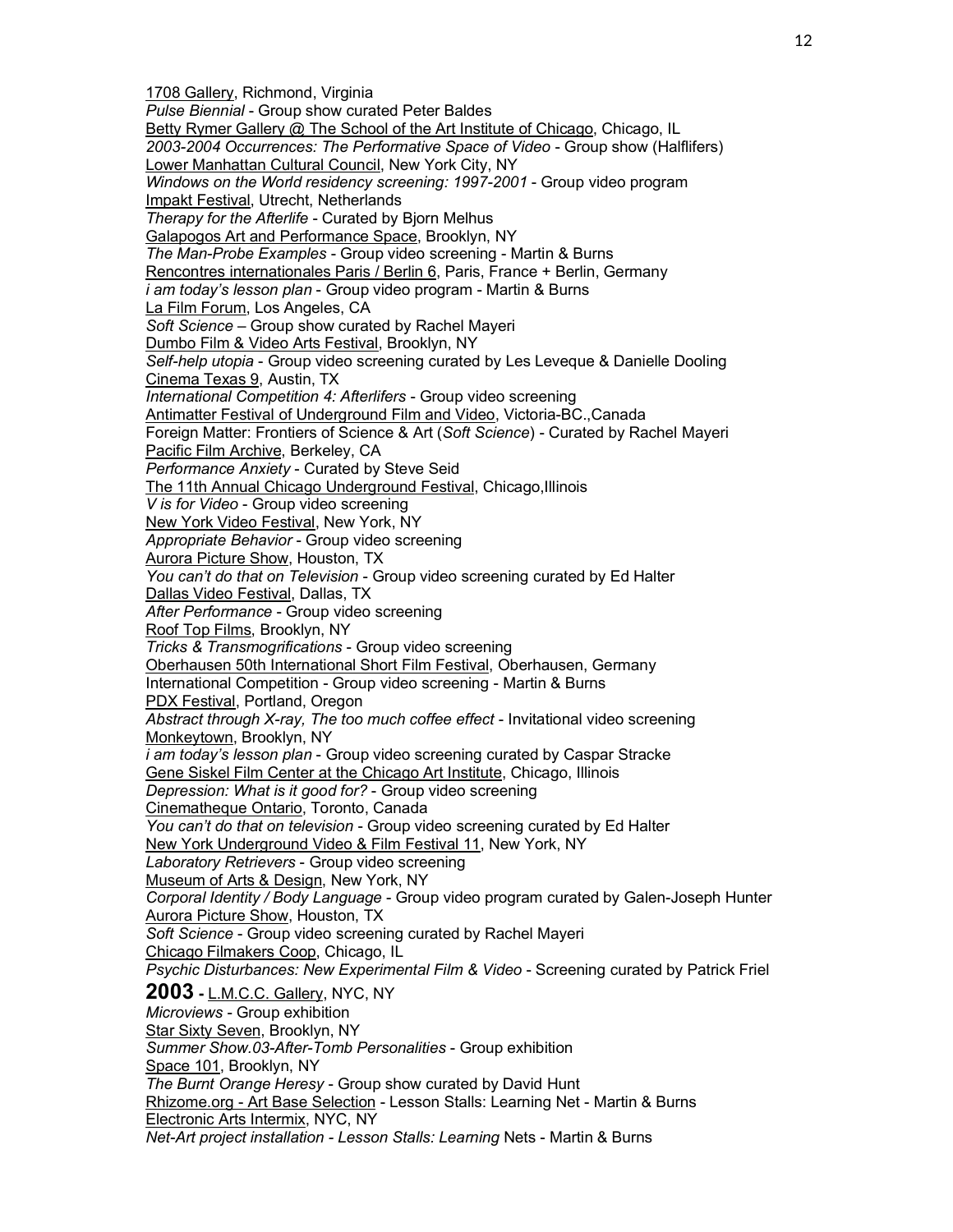Mass Art Film Society @ Mass College of Art, Boston, MA *You can't do that on Television* - Group video screening curated by Ed Halter Garfield artworks, Pittsburgh, PA *The Unprofessionals* - Group video screening and touring program curated by Lindsay Sampson Squeaky Wheel, Buffalo, NY *The Unprofessionals* - Group video screening and touring program curated by Lindsay Sampson Select Media Festival 2, Chicago, IL *Cultural Interference Show* - Video screening / Installation Cinema Borealis, Chicago, IL *The Unprofessionals* - Group video screening and touring program curated by Lindsay Sampson Cultural Center Rex, Belgrade, Serbia *Cown 2* - Group exhibit curated by Evolutionary Girls Club Harvestworks, New York City, NY Residency media works in progress - Video screening Dumbo Film & Video Arts Festival, Brooklyn, NY *Surfing Systems* - Group video screening curated by Les Leveque & Danielle Dooling Cinema Texas 8, Austin, TX *International Competition 4: i am today's lesson plan* - Group video screening / Martin & Burns New York Video Festival, New York ,NY *Personal Anthology* - Group video screening 25hrs.@ Video Art Foundation, Barcelona, Spain *Rescue Parables* - Group video screening - Halflifers Cartah @ University of Washington, Seattle, WA *Signal 2 Noise* - Group video screening Rencontres Internationales Paris / Berlin 5, Paris, France + Berlin, Germany *Currents* - Group video program Pacific Film Archive, Berkeley, CA *New Social Modeling* - Group video screening curated by Steve Seid Memphis Brooks Museum of Art, Memphis, TN New video works - group video curated by Kim Beck **2002 -** Smackmellon Studios, brooklyn, NY *Open studios [Learning Stalls: Buddy Booth], Afterlifers Kit* - Installation Smackmellon Studios, Brooklyn, NY *Open studios [Learning Stalls: Green School]* - Installation Smackmellon Gallery, Brooklyn, NY *The Omega Manual* - Exhibition curated by Torsten Zenas Burns, Jennifer & Kevin Mccoy Eyebeam, NYC, NY *Beta Launch: Eyebeam artists in residence 2002* - Group exhibition L.M.C.C. @ The Municipal Art Society / Urban Center Galleries, NYC, NY *Microviews* - Group exhibition Smart Project Space, Amsterdam, Netherlands *Crafting Space / Space Crafting. Part One: Literally, The Outer* Group show curated by Alice Smits Jaraf / Brooklyn working artists coalition / NY Pier, Brooklyn, NY *Show 10* - Group video show Richard Levy Gallery, Albuquerque, NM *Reconfigure* - Group show curated by Adam Henry Pittsburgh center for the arts, pittsburgh, pa *<Stepping back, Moving forward>Human interaction in the interactive age* Traveling group show curated by Laurie Halsey Brown and William Stover - Halflifers Cinema Paradisio, Honolulu, Hawaii *Communication Breakdown* – Touring program from Occularis curated by Karen Reigal B.A.V.C. / Cinematech@ The San Francisco Art Institute, San Francisco, CA The James D. Phelan Video Art Award Screening The Virginia Film Festival, Charlottesville, Virginia *Wet Shorts* - Group video screening University of Wisconsin-Stout, Menomonie, Wisconsin *American [Pyschodrama] Henry Ford vs. Sigmund Freud* - Curated by Nelson Hendricks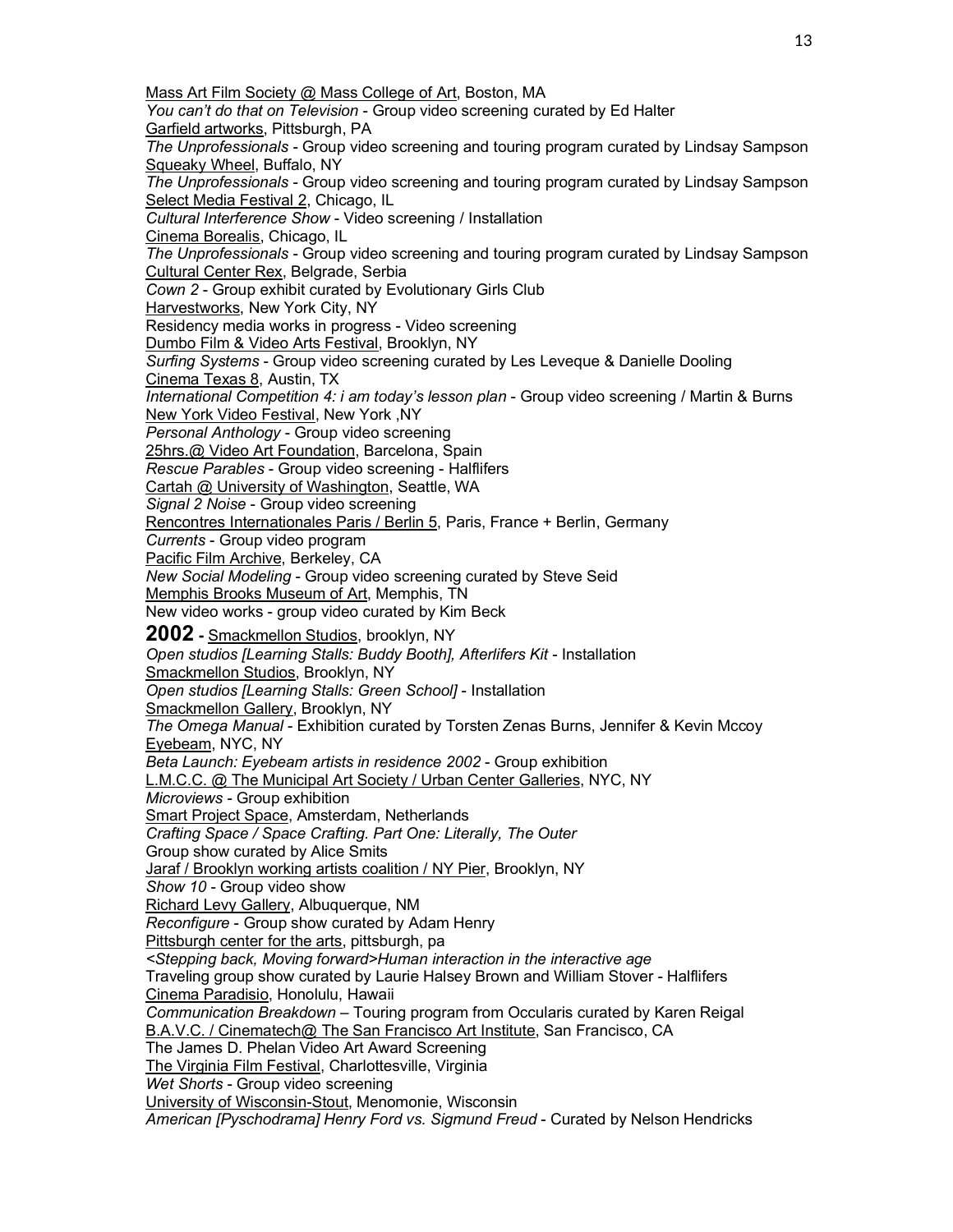The Center for Contemporary Art, Tel Aviv, Israel *Video-Zone*, The 1st International Biennial in Israel - Video screening Apex Arts, NYC, NY Selections from 25 years of The Experimental Television Program - Video screening Impakt Festival, Utrecht, Netherlands *Escatopia* - Group video screening curated by Florian Wust Yerba Buena Center for the Arts, San Francisco, CA Bay Area Now 3 Opening night video program - Group video screening Dumbo Film & Video Arts Festival @ Gale Gates Gallery, Brooklyn, NY *Make love not war* - Group video screening curated by Les Leveque Champ Libre, Montreal, Canada Cite Des Ondes - 5e Manifestation Internationale Video et Art Electronique - Screening VHS / Muestra De Video Internacional, Trujillo, Peru Group video screening - Halflifers Sunday New Genre @ The Web, New York City, NY Sunday New Genre #4 - Group video screening The Jacob Burns Film Center, Pleasantville, NY New York Video Festival Selections - Group video screening The New York Video Festival, New York City, NY *Inside / Out the spirits of place + Medical Malaise* - Group video screening The Dialogue @ Thomas Erben Gallery, New York City, NY *Dialogue #5 -The Expressive Body'* - Video series curated by Louky Keiser Moov2 Festival @ White Box, New York City, NY Film & Video screening - Curated by Rachel Melman No Frills @ Visual Studies Workshop Gallery, Rochester, NY Group video screening Occularis, Brooklyn, NY *In Focus: Homecoming* - Video screening curated by Karen Reigal The Robert Beck Memorial Cinema, New York City, NY *Torsten Z. Burns + Anthony Discenza vs. The Halflifers* - Video curation HI / LO Experimental Film Festival 5, San Francisco, CA *HI LO Retrospective shorts program* - Group video screening Blue Moon Microcinema, Austin, Texas *Communication Breakdown* - Video / Film touring program from Occularis The Museum of Modern Art, New York City, NY *Video Viewpoints* - Video screening organized by Barbara London Jaraf, New York City, NY *False ocean* - Group video screening curated by Jasmine Moorhead & Rebecca Rutkoff **2001 -** Fosdick-Nelson Gallery @ New York College of Art, Alfred, NY *Iterations Revisited / Electronic Intersections* - Group exhibition The Palm Beach Institute of Contemporary Art, Lake Worth, FL *Communication Breakdown* - Video / Film touring program from Occularis Curated by Karen Reigal The Palm Beach Institute of Contemporary Art, Lake Worth, FL *Video Jam* - Group video show curated by Galen-Joseph Hunter L.M.C.C. Residency Program @ The World Trade Center, NYC, NY Open studios - *LifeSpace* - Installation / video Cepa Gallery, Buffalo, NY *Expose Yourself 2001* - Members group show - Martin & Burns Festival des Cinemas Differents de Paris, Paris, France Group video screening curated by Pierre Clouin The Loft New Media Art Space, Beijing,China Group video screening Jaraf, New York City, NY *Circles and Squares* - group video screening International Festival of New Film, Split, Croatia Video gallery project, group video screening Center for Contemporary Photography@Cine Media, Melbourne, Australia *Wet & Dry* - Group video screening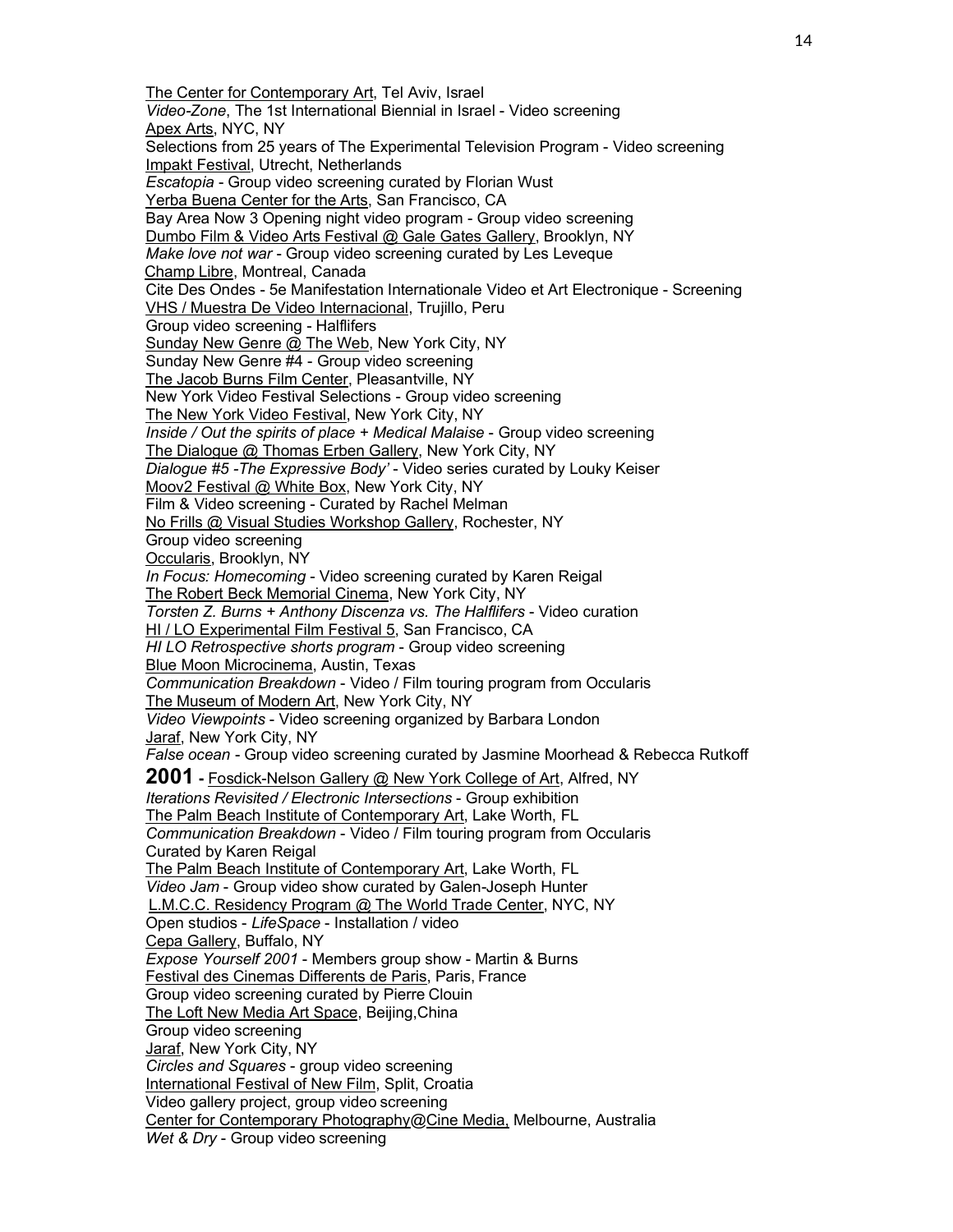Trans 04, Chicago, IL Group screening Centre Pour l'Image Contemporaine, Geneva, Switzerland *Ultra-Visions* - Group video screening Viper: Project video gallery @ Art 32 Basel, Basel, Switzerland Group video screening L.M.C.C.& Thundergulch @ Void, New York City, NY *[Selected] Lifespace + [Selected] Afterlife Characters* - Group video screening Chicago Filmakers, Chicago, Illinois *Performance Anxiety* - group video screening presented by Video Data Bank Saw Gallery, Ottawa, Canada *Disorderly Performances: Where the body meets the medium* - Group screening Pacific Film Archive, Berkeley, CA *Conceptual Comedy* - Group video screening curated by Steve Seid Rencontres Internationales Paris / Berlin 4, Paris, France / Berlin, Germany Group video program: *Actions in Action* - Curated by Bryan Block Pandeamonium Festival 01, London, England *No Exit* - Group video screening CJC/ Cinedif@La Clef Centre Culturel / Images D'Ailleurs cinema, Paris, France *Carte blanche* - Group video screening curated by Pierre Clouin Stuttgarter Filmwinter 14: Festival for Expanded Media, Stuttgart, Germany Group video screening Viper: Project video gallery, Zurich, Switzerland Group video screening **2000 -** Whitney Museum of American Art, New York City, NY *The American Century: Art & Culture 1900-2000* - Group video / film screening curated by Mark Mcelhatten (Halflifers) Jenn Joy Gallery, San Francisco, CA *GALACTICA*- Installation / video European Media Arts Festival, Osnabruck, Germany *Journey's with (out) compass(ion)* - Group video screening Center for Photography at Woodstock, Woodstock, NY *Media[tion]: Fragmentation & Acceleration* - Curated by L. H. Brown and William Stover Smack Mellon Gallery / Project Room, Brooklyn, NY *Hot Cam* - Group video show - (Halflifers) The New York Video Festival, New York City, NY *Through the looking glass / Electronic unconscious* - Group screening and touring program The Butcher Shop, Chicago, IL *Rescueroom: And who shall rescue the rescuers?* - Installation / video (Halflifers) Jenn Joy Gallery, San Francisco, CA Backroom - *Microstations: Mobile Geography* - Group video show Cinematexas 5, Austin, TX *Video-Art Drive By* - Group video screening Bemis Center for Contemporary Arts, Omaha, NE Open Studio - *Extending Trainer* - Installation / video **ARC Gallery, Chicago, IL** *Recall* - Looped video installation - Martin & Burns Pacific Film Archive, Berkeley, CA *Jordan Biren: Strange Affinities* - Group video screening curated by Steve Seid Videoex - Video & Experimental Film Festival, Zurich, Switzerland Group video screening **1999 -** Contemporary Arts Collective, Las Vegas, NV *Disquietly Encased in Skin* - Group exhibition Fosdick-Nelson Gallery@ New York State College of Art & Design, Alfred, NY *BODYBANKS* - Group video show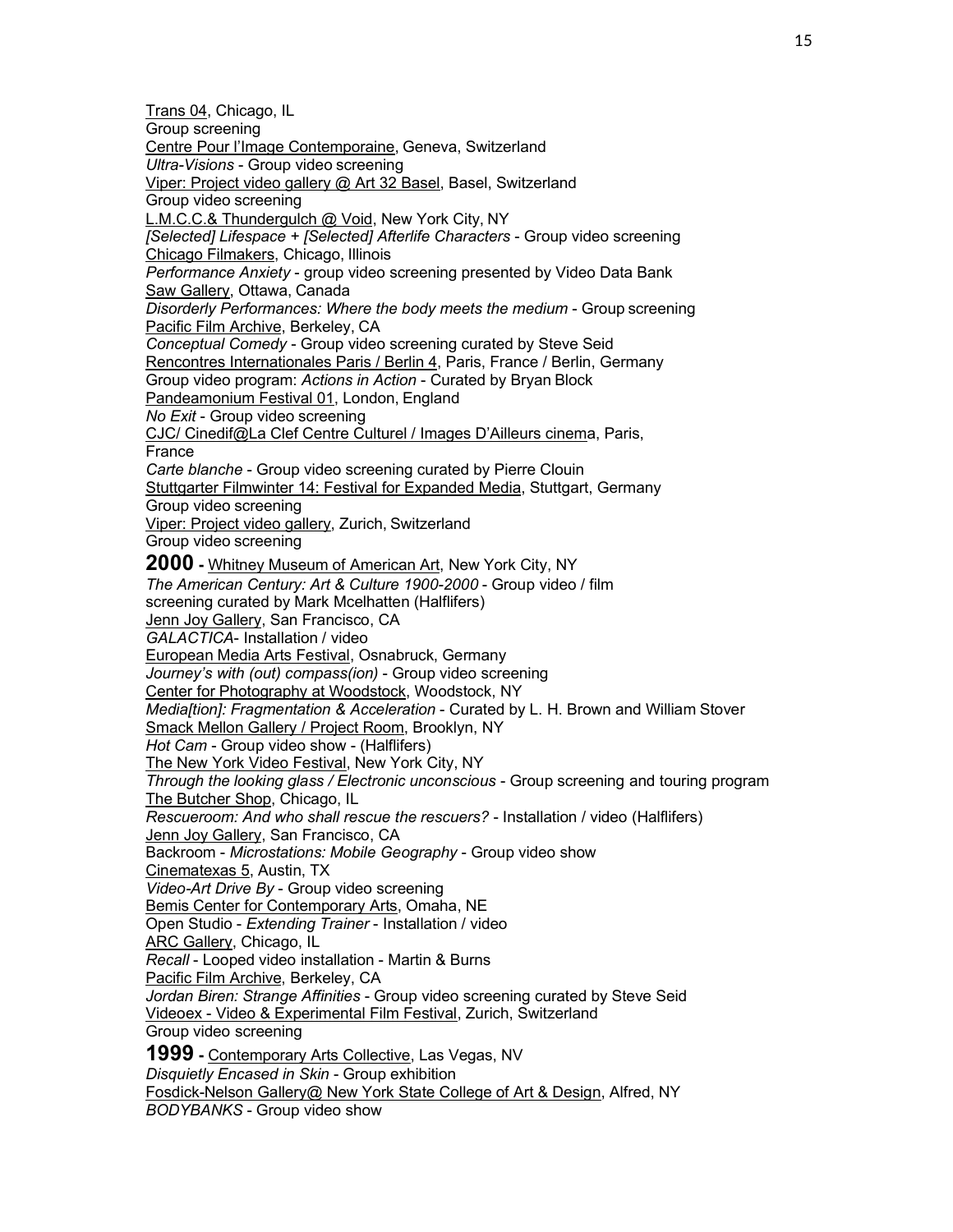The Venice Biennale, Venice, Ital "Videolounge Installation" Created & curated by Costa Vece & Patrick Huber *Actions in Action* - (Halflifers) embedded screening Open Studios @ The Peabody Museum of Natural History, New Haven, CT *Homesteaders* - Group exhibition - (Halflifers) Smart Project Space @ Kunstvlaai3, Amsterdam, Netherlands *Control Corridor: A few thoughts on what's going on* - Curated by Thomas Peutz - (Halflifers) Diverseworks Art Space, Houston, TX *Collective Consciousness: Video collaborations from the 70's to the 90's* Group video screening curated by Andrea Grover & Laurie Mcdonald 8th Biennial of Moving Images, Geneva, Switzerland International Selection - Group video screening **1998 –** Jenn Joy Gallery, San Francisco, CA *BARNLANDERS* - Installation/ video - (Halflifers) Pandeamonium Festival 98, London, England *kooky world program* - Group video screening curated by Abina Manning Muu Media Festival 98, Helsinki, Finland *Travelogues* - Group video screening (Halflifers) S.F.Cameraworks, San Francisco, CA *Buck (Triggering one)* - James D. Phelan photo award - (Honorable mention) Group photography show Offline @ Online / French / Baltic / Nordic New Media Festival, Tallin, Estonia *Maintenance / Web* – Online group show - (Jennifer & Kevin Mccoy / Burns) European Media Arts Festival, Osnabruck, Germany *Maintenance / Web* – Online group show - (Jennifer & Kevin Mccoy / Burns) *Follow the yellow brick road* - Group video screening and touring program Arts' Edge Conference, Art Gallery of Western Australia, Australia *Maintenance / Web* – Online group show - (Jennifer & Kevin Mccoy / Burns) Wakeforest University, Winston Salem, NC *Maintenance / Web* – Online group show - (Jennifer & Kevin Mccoy / Burns) Immedia 98, Ann Arbor, MI *Maintenance / Web* – Online group show - (Jennifer & Kevin Mccoy / Burns) Bay Area Video Coalition, San Francisco, CA *The Transgenre Content* - Curated by Jorden Biren / Media Foundation Impakt Festival, Utrecht, Netherlands *Panarama 8: Accidents* - Group video screening and touring program The Museum of Modern Art, Stockholm, Sweden *Cheap thrills and high adventure* - Group video screening Pleasuredome, Toronto, Canada *American[Pyschodrama]-Henry Ford vs. Sigmund Freud* - Curated by Nelson Hendricks **1997 -** Headlands Center for the Arts, Sausalito, CA *Launch-Ladderpad / Allmother / Launcher* - Video installations New Langton Arts, San Francisco, CA *I.S.L.A.N.D.S. (Bay Area Awards Show)* - Installation / video - (Halflifers) Headlands Center for the Arts, Sausalito, CA *Frontiersville* - Installation / video - (Halflifers) Headlands Center for the Arts, Sausalito, CA *Microstations* - Installation / video ZKM, Karlsrue, Germany International Award for Video Art (Finalist) - Group screening / broadcast - (Halflifers) Bay Area Video Coalition, San Fransisco, CA *Excavations* - Curated by the Halflifers Digital Studies: Being in Cyberspace - Curated by Mark Amerika *Maintenance / Web* – Online group show - (Jennifer & Kevin Mccoy / Burns) The Thing, New York, NY *Maintenance / Web* – Web site project premiere - (Jennifer & Kevin Mccoy / Burns) **1996 -** Pacific Film Archive, Berkeley, CA *Gesture Incorporated* - Video screening curated by Steve Seid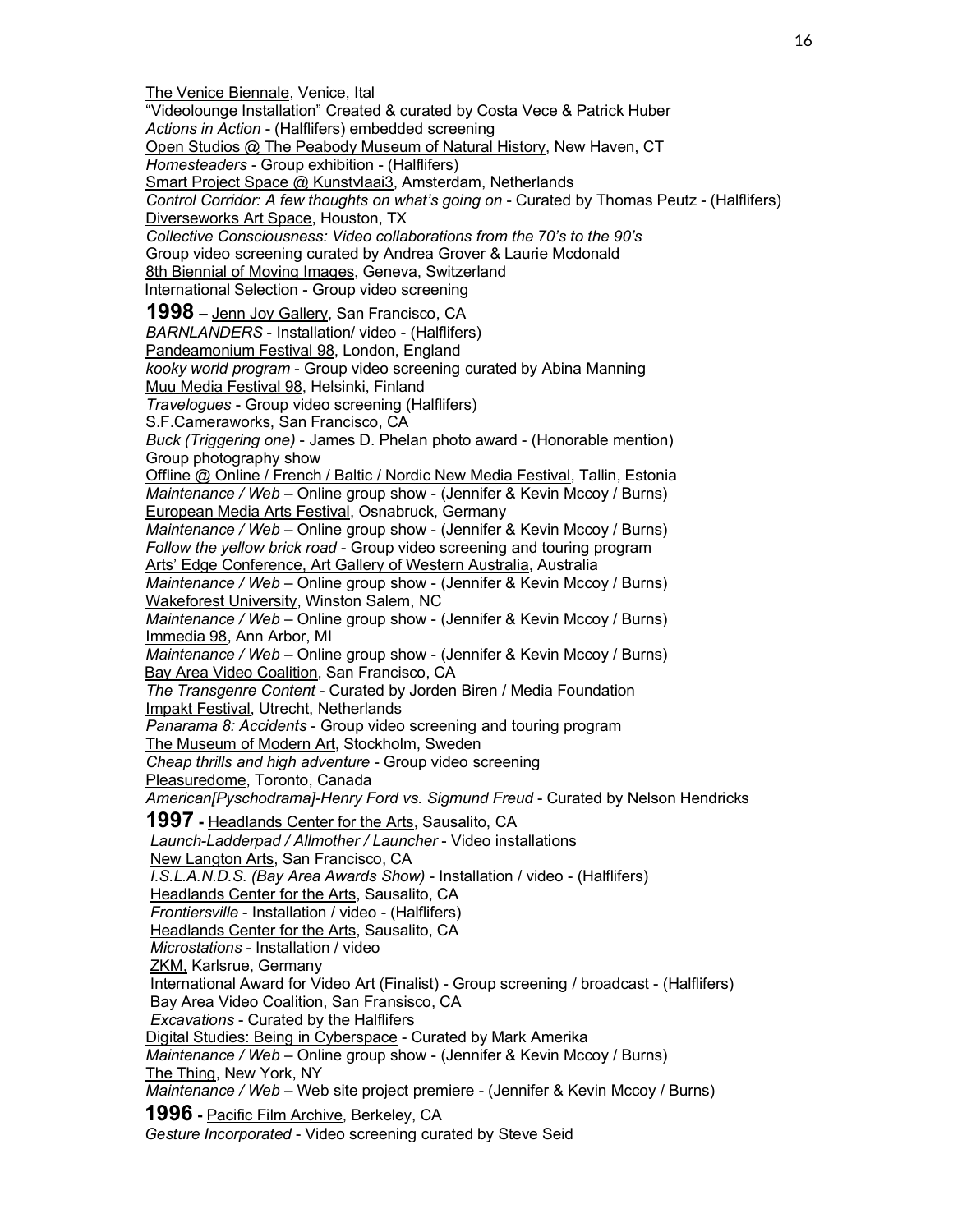The Museum of Modern Art @ Mitsui Fudosan, New York City, NY Group video wall screening - (Halflifers) New York Video Festival, New York, NY *Hi Tech-Low Fi* - Group video screening Thundergulch, New York City, NY Lunchtime @ The Wall; Selections from the NY Video Festival - Video screening European Media Arts Festival, Osnabruck, Germany *Cash & Carry* - Group video screening Cinefrac, Bordeaux, France Group video / film screening Scenen-Video U.S. Festival, Stockholm, Sweden Group video screening The NY International Video & New Media Festival, New York, NY Group video screening Video Lounge @ The Knitting Factory, New york City, NY *SciFi Program*, Group video screening curated by Joanna Spitzner Impakt Festival, Utrecht, Netherlands Panarama Program - Group video screening Pacific Film Archive, Berkeley, CA *Male Madness* - Group video screening curated by Steve Seid Philadelphia Museum of Art, Philadelphia, PA *Partners* - Group video screening **1995 -** Coburn Art Gallery @ Colorado College, Colorado Springs, CO *Macronauts - Tank & Doubler* - Group video & photo series Video Lounge @ The Knitting Factory, New York City, NY *Harvest* - Curated by the Halflifers Videolounge @ The Knitting Factory, New York City, NY *Halflifers; Lessons from the Rescueworld* - Video screening (Halflifers) Other Cinema @ Artists Television Access, San Francisco, CA *Technophobia / philia* - Group video screening New York International Video Festival, New York City, NY Group video screening curated by Darrin Martin & Alexander Korinsky **1994 -** The Museum of Modern Art, New York, NY *When Worlds Collide* - Group video show curated by Barbara London European Media Arts Festival, Osnabruck, Germany *The Test Department* - Group video screening Art in General, New York, NY *Situations of Discomfort* - Group video screening curated by Darrin Martin Axle Grease @ Squeeky wheel Channel18, Buffalo, NY *Psycho-Scopic Bleeding Ground* - Group video TV broadcast - (Burns & VIROCODE). Inzekt, Zurich, Switzerland Car T.V. - Group video TV broadcast Undermine, New York City, NY Situations of Discomfort - Group video screening curated by Darrin Martin. Wax Lips, bimonthly video cable show in San Francisco – Curated by Jennifer Locke & Rodney O'Neill Austin **1993 -** Eldorado Media Center, Antwerp, Belgium Group video screening Artists Television Access, San Francisco, CA *Opium* - Group video screening European Media Arts Festival, Osnabruck, Germany *Death Trap* - Group video screening Herbst Pavilion @ Fort Mason Center, San Francisco, CA *Farming Series - M.F.A. Thesis screening & installation* - With Andrea Mancuso & Jordan Biren Artists Television Access, San Francisco, CA *Exploding Ships* - Group video screening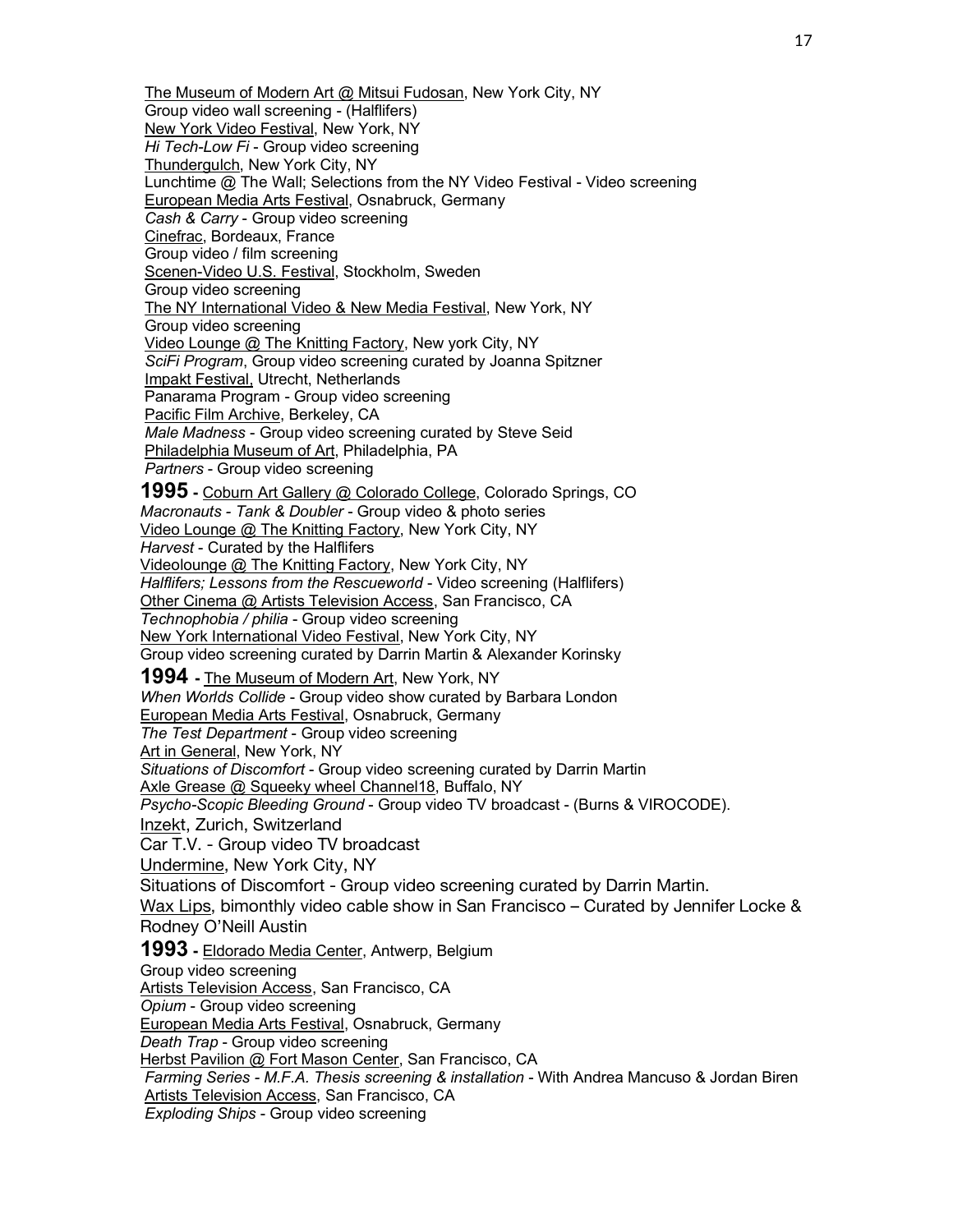**1992 -** Diego Rivera Gallery @SFAI, San Francisco, CA *Traveloguer (Orthoworld*) - Installation / Performance / Video with Anthony Discenza Cinema Babylon, Berlin, Germany Group video screening - (Burns & VIROCODE) Offstream Festival, Amsterdam, Netherlands Group video screening - (Burns & VIROCODE) European Media Arts Festival, Osnabruck, Germany *Narcoleptic dreams* - Group video screening Media Foundation @ SFAI, San Francisco, CA *Psycho-Scopic Bleeding Ground* - Group video screening- (Burns & VIROCODE) Emmanuel Walter and Etholl Mcbean Gallery @ SFAI, San Francisco, CA Annual Spring Show Graduate Exhibition - Video screening

**1991 -** European Media Arts Festival, Osnabruck, Germany *Human Environment* - Group video screening Philadelphia Independent Film / Video Association, Philadelphia, PA Open Screening series - Group video screening

**1990 -** New York College of Art & Design @ Alfred University, Alfred, NY *(Momus series 1) Movements we can all understand - BFA Thesis exhibition Installation / Performance / Video screening* Visual Studies Workshop, Rochester, NY National student media arts festival - Group video screening

**1989 -** Hallwalls Contemporary Arts Center, Buffalo, NY *Viral Infection: The Body and its Discontents - (Normal (healthy Movement Two)* Video program curated by Andrew Deutsch.

## **Videography**

### **SOLO VIDEO PROJECTS**

**The Garden – Forthcoming 2022 DEMOFORMANCES -** Variable Length / Stereo / 2012 - (Installation Version) **DEMOFORMANCES: DEMIJON –** 6:00 - Stereo / 2012 **Familiars** – 11:00 - Stereo - 2012 **Koreanautica** – 17:00 **-** Stereo 2009 **Selected Afterlife Characters** - 10:00 / 15:00 / Stereo / 2001 / 2004 **Extending Trainer: Pressure Suits & Broom-Crafts** - 22:00 / Stereo / 2004 **After-Tomb Personalities** -15:00 / Stereo / 2003 **Residue** - 16:00 / Stereo / 2002 **Exchange Program: Galactica / Lifespace** - 12:00 / Stereo / 2002 **Lifespace -** Variable Length / Stereo / 2001 - (Installation Version) **GALACTICA** - Variable Length / Stereo / 2000 - (Installation Version) **Microstations: Mobile Geography -** 14:00 / Stereo / 2000 **Ship to Ship** – 3:00 / Stereo / 2002 **Cartoon** - 2:00 / Stereo / 1999 **Explorer Club Member Since 1968** - Variable Length / Stereo / 1998 **Gesturecorp** - 10:00 / Stereo / 1997 **Communicorp** - 11:00 / Stereo / 1997 **Mobilecorp** - 4:00 / Stereo / 1997 **Launcher -** Variable Length / Stereo / 1997 **Demi-God Forum -** 28:00 / Stereo / 1995 **Crystal Drifters -** 10:00 / Stereo / 1993 **Between the Injury Ways -** 18:00 / Stereo / 1993 **Landscaper Two** - 10:00 / Stereo / 1992 **Orthoworlder One -** 6:00 / Stereo / 1992 **Chrononauts -** 14:00 / Stereo / 1992 **The Narrative Passage -** 14:00 / Stereo / 1990 **Inspection Two -** 13:00 **–** / Stereo / 1990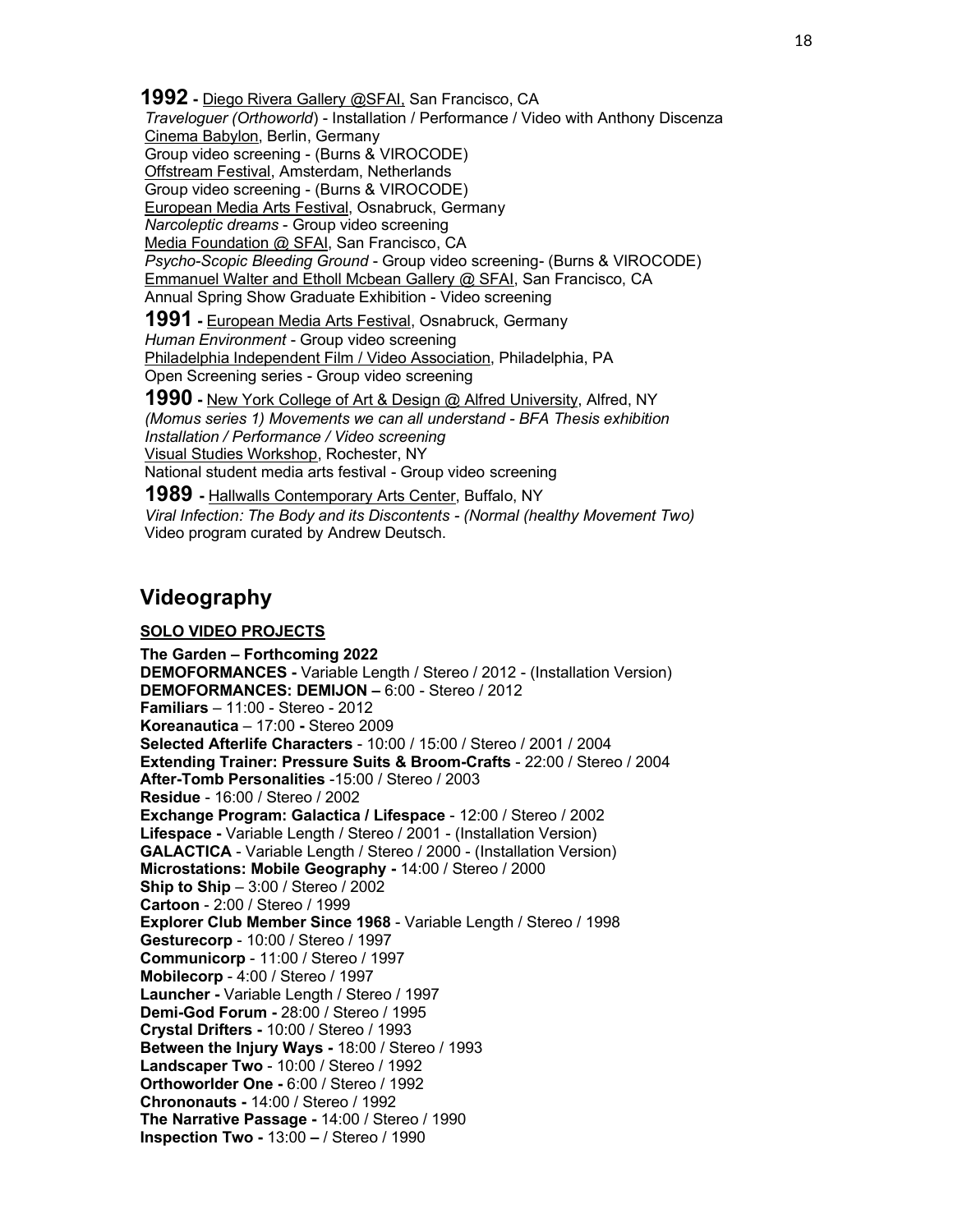**A Lifetime of Medicine -** 13:00 / Stereo / 1990 **Red (White) Movement –** 3:00 / Stereo / 1990 Collaborative performance with Darrin Martin and Jeremy Johnston **Organic Theatre (Momus Series One)** - 9:00 / Stereo / 1990 Collaborative performance with Beth Cary, Jeremy Johnston **Normal (Healthy Movement One) -** 6:00 / Stereo / 1990 **Normal (Healthy Movement Two) -** 10:00 / Stereo / 1990 **Normal (Healthy Movement Three) -** 6:00 / Stereo / 1990 **Momus Love -** 1:00 / Stereo / 1990 **Fragmentation Piece (Scarlet where the hell are you?) -** 14:00 / Stereo / 1989 **No Room -** 10:00 / Stereo / 16mm film / 1989 (Collaborative film project / S.A.C.I.) **Trilogy** - 18:00 / Stereo / 1988 (Compilation) **Bagheads / Raceworlds / Coyote / Red fields –** 54:00 / Stereo / 1988 (Compilation)

## **COLLABORATIONS WITH DARRIN MARTIN**

**ARK3: CROSSOVER CHRONICLES** – 11:00 / 27:00 / Stereo / 2021 **ARK3: The Workshop Scenarios (loops)** Installation version – 2017 **ARK3: The Workshop Scenarios (loops)** Installation version – 2015 **ARK3: The Workshop Scenarios (loops)** Installation version – 2014 **What-if? In the days when the tiger smoked** - 35:00 / Stereo / 2010 **Animatronlove** – 4:00 / Stereo /2010 **Wundagore Spa** – 4:00 / Stereo / 2010 **Honeymoon Valley** – 16:00 / Stereo / 2010 **What-If? Beyond a carnal love** – 17:00 / Stereo / 2010 **What-If?** – 15:30 / Stereo / 2009 **The Abominable Freedom** – 41:00 / Stereo / 2006 **Volcanica** - 9:30 / Stereo / 2004 **The Man-Probe Examples** - 6:00 / Stereo / 2004 **i am today's lesson plan** - 11:00 / Stereo / 2004 **Learning Stalls: Modular Syllabi & Organic Exchange** - 23:00 / Stereo / 2003 **Learning Stalls: Lesson Plans -** Variable length / Stereo / 2002 **Currents -** 19:00 / Stereo / 2001 **Recall** - 14:30 / Stereo / 1998

### **COLLABORATIONS WITH MONIKA CZYZYK**

**MONSTERSWEET 1 -** 23:30 / Stereo / 2021 **MONSTERSWEET 2 -** 16:00 / Stereo / 2021 **MONSTERSWEET LOOP5-** 46:00 / Stereo / 2021 **MONSTERSWEET LOOP4-** 34:00 / Stereo / 2021 **MONSTERSWEET LOOP3-** 32:00 / Stereo / 2020 **MONSTERSWEET LOOP2-** 28:00 / Stereo / 2019

#### **COLLABORATIONS WITH VIROCODE**

**The Laughing Death –** Variable Date & Time **(Psycho-Scopic) Bleeding Ground -** 35:00 / Stereo / 1992

#### **COLLABORATIONS WITH THE FOUNDRY & CHRISTIAN BURNS**

**IMPRINT**- Variable length / Silent / 2006 - Collaboration with The Foundry **Slimecode** - 6:00 / Silent / 2004 - Collaboration with The Foundry **Hover** - 3:30 / Stereo / 1996 - Collaboration with Christian Burns

#### **HALFLIFERS:**

**A collaboration between Torsten Zenas Burns & Anthony Discenza**

#### **The Afterlife Series**

**Afterlifers: Walking & Talking (Extendead) –** 22:00 / Stereo / 2008 **Afterlifers: Walking & Talking -** 16:30 / Stereo / 2004